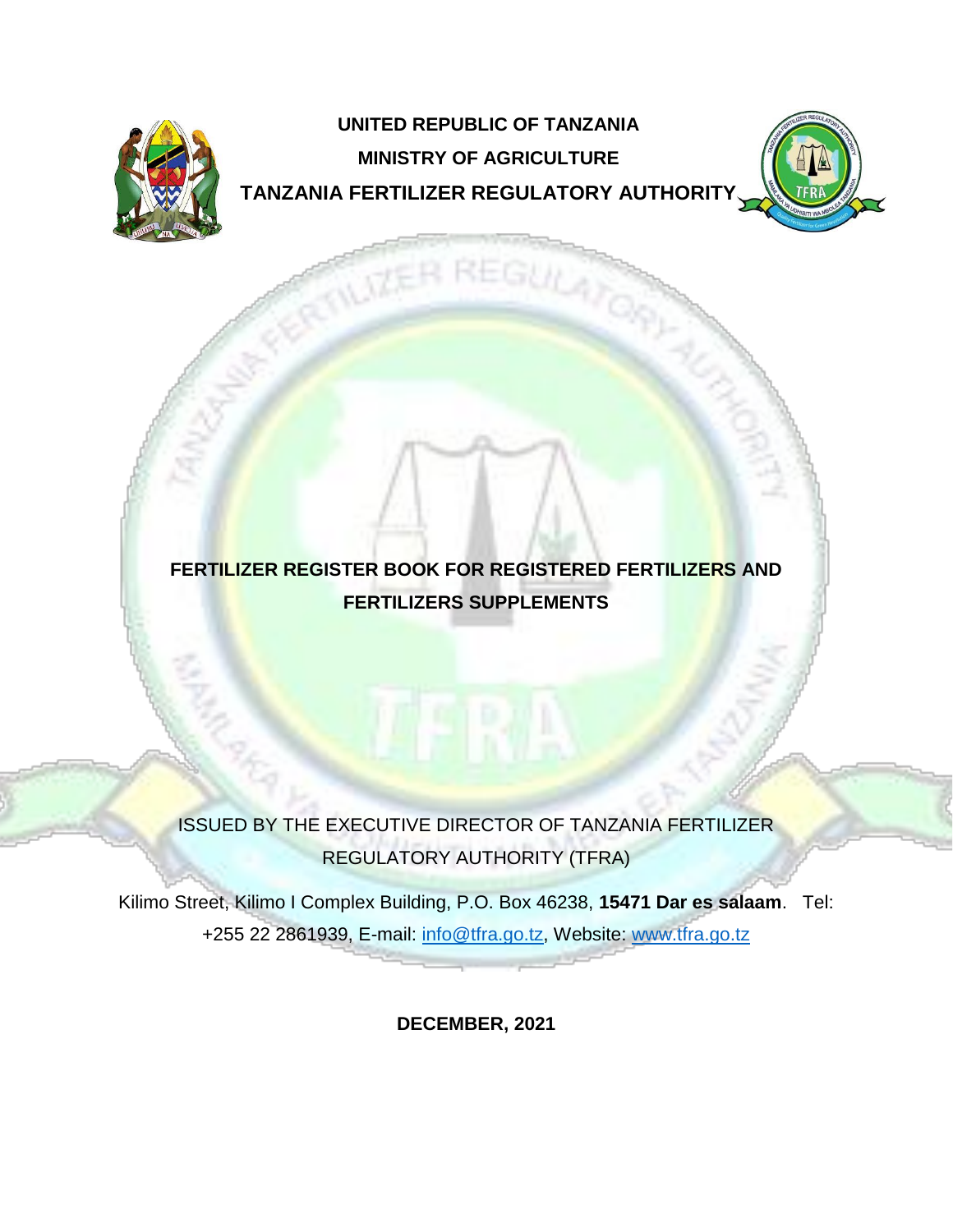## **Table of Content**

| 6. Requirement for Registration of Fertilizer and Fertilizer Supplements 3 |  |
|----------------------------------------------------------------------------|--|
|                                                                            |  |

**EXAMPLE 11 INTERNATIONAL PROPERTY WAS MEDICAL**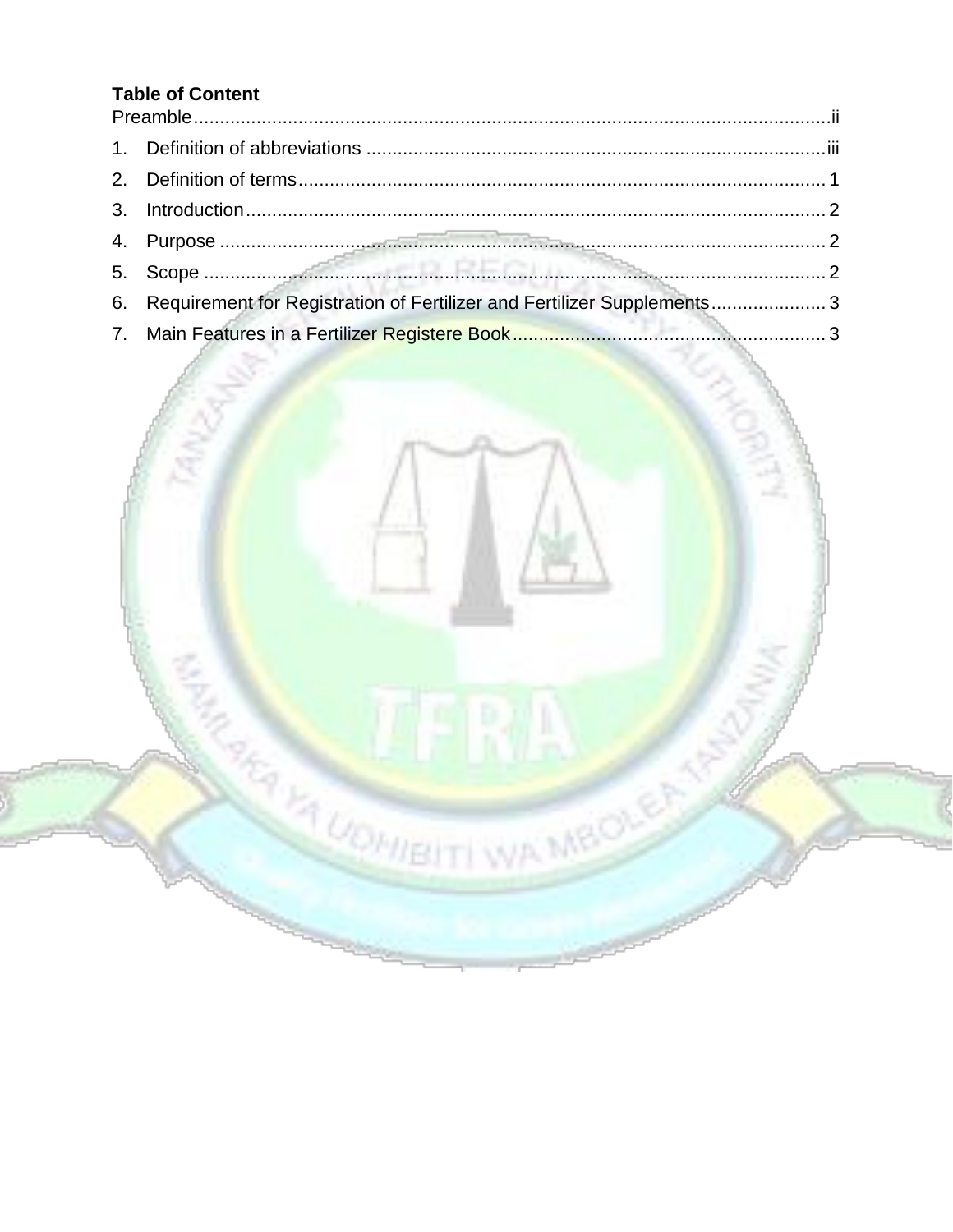#### **Preamble**

<span id="page-2-0"></span>Tanzania Fertilizer Regulatory Authority (TFRA) has prepared Fertilizer Register Book (FRB) which shows the list of registered fertilizers in the United Republic of Tanzania. This list shows fertilizer and fertilizer supplements (FFS) which have been registered as per Fertilizer Act No.9 of 2009 and its Fertilizer Regulations of 2011. This FRB shows the trade name of fertilizer, nutrient content, registration number, year of registration and common use. This FRB intend to provide a technical assistance and assurance on the quality of fertilizer to all stakeholders involved in fertilizer industry which include among others administrators, fertilizer dealers, fertilizer inspectors, extension officers and farmers.

This FRB will provide assurance to the users that the fertilizer or fertilizer supplements listed have been tested or validated and registered by TFRA and on the other hand, FRB will be used as the enforcement tool for compliance.

Thus, FRB intends to provide information to stakeholders that the listed FFS in this book have been registered by TFRA after adhering to all the required standard and procedures as stated in the Act and Regulation. The use of this FRB is expected to contributed toward increase fertilizer investors, agricultural productivity, livelihood and hence ensure national food security.

> Dr. Stephan Ngailo **Executive Director Tanzania Fertilizer Regulatory Authority P. O. BOX 46238, Dar es Salaam**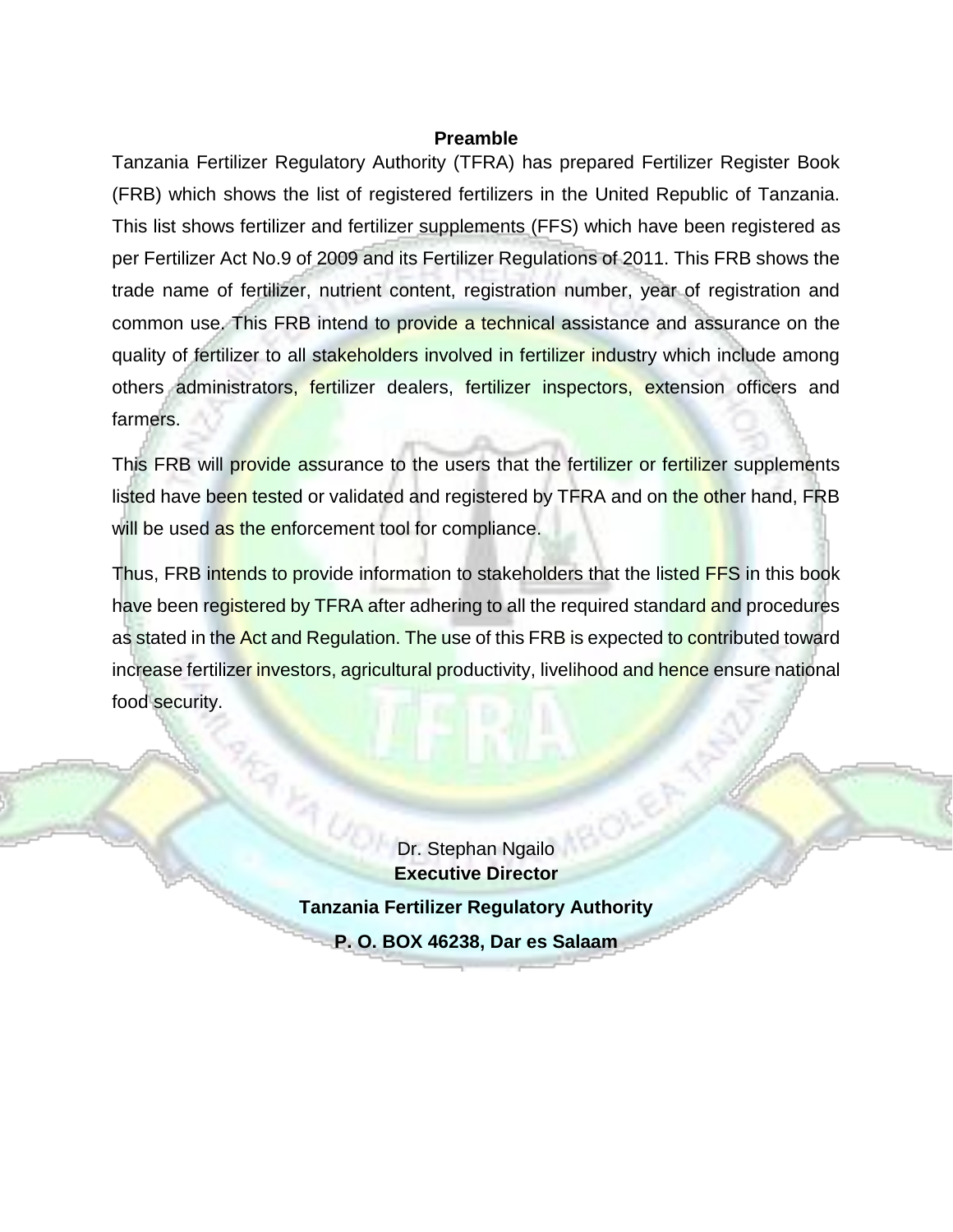## **1. Definition of abbreviations**

- <span id="page-3-0"></span>Al: Aluminium
- B: Boron
- Ca: Calcium
- CaO: Calcium Oxide
- Co: Cobalt
- Cu: Copper
- DAP: Di ammonium Phosphate
- Fe: Iron
- Ca.<br>
Ca.<br>
Co: Cobalt<br>
Cu: Copper<br>
DAP: Di ammonium Phosphate<br>
Fe: Iron<br>
FFS: Fertilizer and Fertilizer Supplements
- FRB: Fertilizer Register Book
- K: Potassium
- Mg: Magnesium
- MgO: Magnesium Oxide
- Mn: Manganese
- Mo: Molybdenum
- MOP: Muriet of Potash or Potassium Chloride
- N: Nitrogen
- OM: Organic Matter
- P: Phosphorus
- PPM: Parts per million
- S: Sulphur
- TE: Trace Element
- TFRA: Tanzania Fertilizer Regulatory Authority
- Zn: Zinc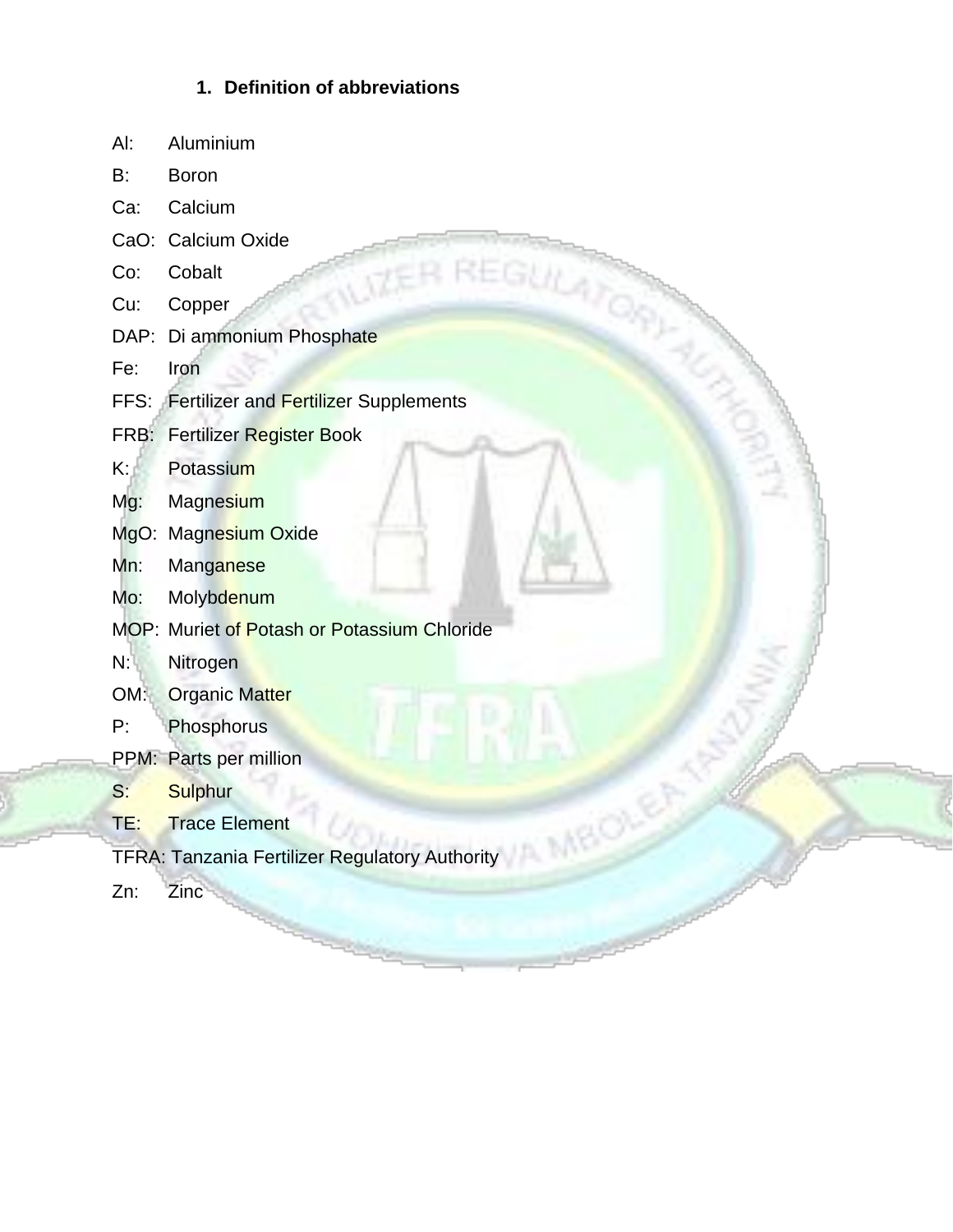## **2. Definition of terms**

<span id="page-4-0"></span>

| "Director"         | means        | The Executive Director of the Tanzania Fertilizer       |
|--------------------|--------------|---------------------------------------------------------|
|                    |              | Regulatory Authority appointed under section 7          |
| "Fertilizer        | means        | any substance or mixture of substances, other than      |
| supplement"        |              | a fertilizer, that is manufactured, sold or represented |
|                    |              | for use in the improvement of the physical condition    |
|                    |              | of soils or to aid plant growth or crop yields          |
| "Inspector"        | means        | a person appointed or designated as an Inspector        |
|                    |              | pursuant to section 33;                                 |
| "Act"              | <b>Means</b> | The Fertilizer Act No. 9 of 2009                        |
| "Authority"        | means        | The power or rights to give orders, make decisions      |
|                    |              | and enforce obedience.                                  |
| "Regulations"      | <b>Means</b> | Fertilizer regulations, 2011                            |
| "Trade name"       | <b>Means</b> | a name by which FFS is known in a trade                 |
| "Nutrient          | <b>Means</b> | Level of nutrient contained in fertilizer               |
| Content"           |              |                                                         |
| "Registration      | <b>Means</b> | a number given to a registered fertilizer               |
| Number"            |              |                                                         |
| "Registrant        | <b>Means</b> | a person who register trademark of a fertilizer         |
| <b>Common Use"</b> | <b>Means</b> |                                                         |
| "Farmers"          | <b>Means</b> | a person who involve in agricultural activities         |
| "Efficacy"         | <b>Means</b> | Performance of the registered fertilizer                |
| "Quality"          | <b>Means</b> | a standard fertilizer as measured against its           |
|                    |              | performance                                             |
| "Extension         | Means        | a person who led farmers to use good agricultural       |
| Officers"          |              | practices                                               |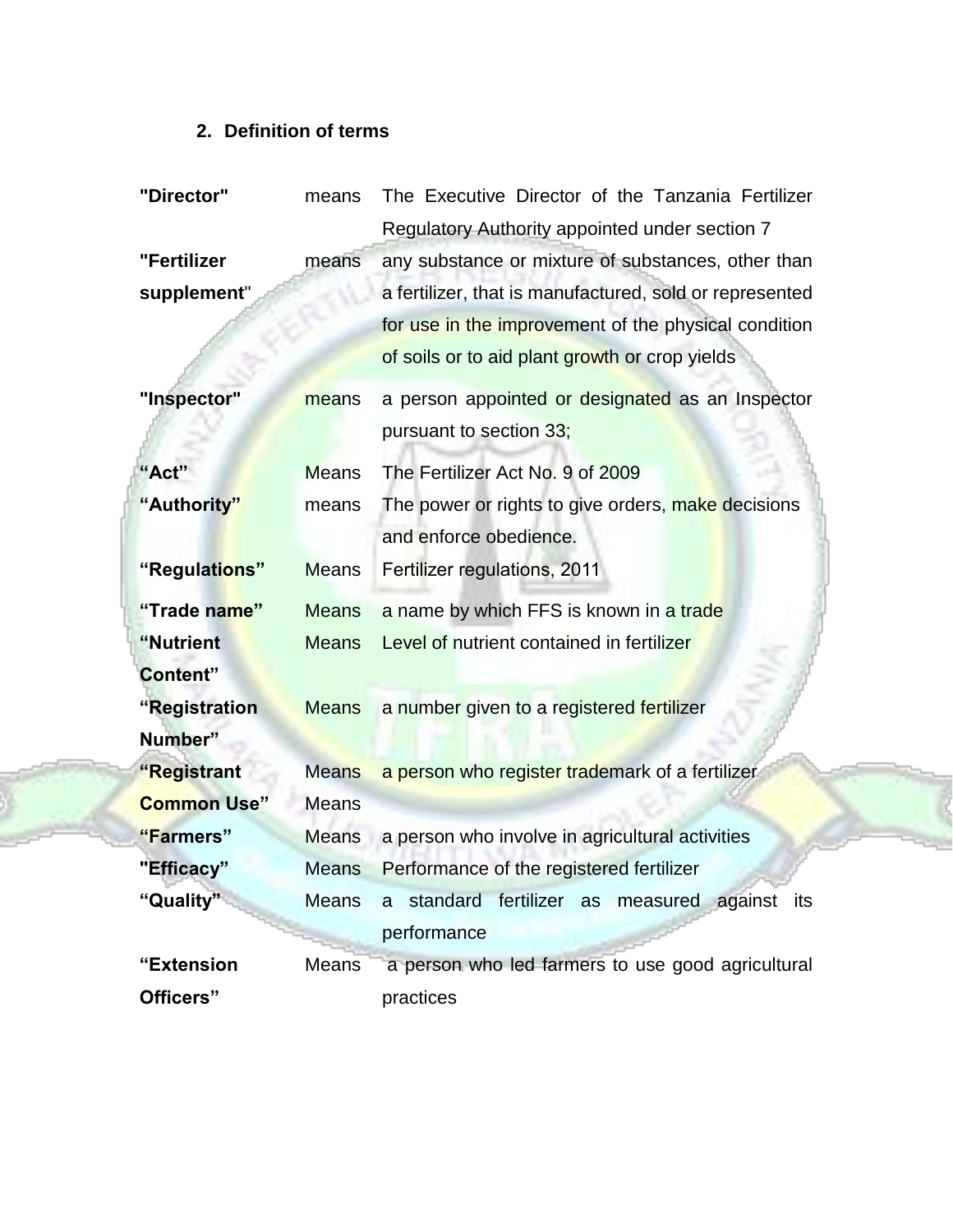#### <span id="page-5-0"></span>**3. Introduction**

Tanzania Fertilizer Regulatory Authority (TFRA) is the Government Authority made under Section 3 of Fertilizer Act No.9 of 2009, mandated of regulating the manufacturing, exportations, marketing and use of fertilizer and fertilizer supplements in the country. This includes among others registering all fertilizer and fertilizer supplements.

Sections 8 and 9 of the Fertilizer Act No.9 of 2009 set out procedures for registration of FFS. Registration proceeds via assessing the suitability for use for the purpose of evaluating impacts to crops, soils, human health and the environment by carrying out laboratory analysis and efficacy trials. Trials are conducted for new fertilizers which contains new nutrients or microorganisms which had never been registered in Tanzania, for new formulations/blends which contain existing nutrients or already register nutrients prior to its registration it requires only laboratory analysis to test its conformity to the standards field evaluation should be optional.

Procedure for registration of fertilizer and fertilizer supplements are set out in The Fertilizer Regulations of 2011 regulations 3(1)(2)(3) and its amendments on The Fertilizer (amendments) Regulations, 2017 regulation 4. Section 15 of the Fertilizer Act No.9 of 2009 requires Publication and maintenance of register for all registered fertilizers.

#### **4. Purpose**

<span id="page-5-1"></span>This FRB shows the list of registered FFS in the United Republic of Tanzania. The main purpose is to provide information to fertilizer stakeholders that the fertilizer listed in this FRB have been registered and are in compliances with relevant standards and regulations and on the other hand, FRB will be used as the enforcement tool for compliance.

#### **5. Scope**

<span id="page-5-2"></span>This FRB comprise the list of all registered FFS which are eligible for use in United Republic of Tanzania and it will be used by all stakeholders includes administrators, decision makers, farmers, investors, researchers, extension officers and fertilizers dealers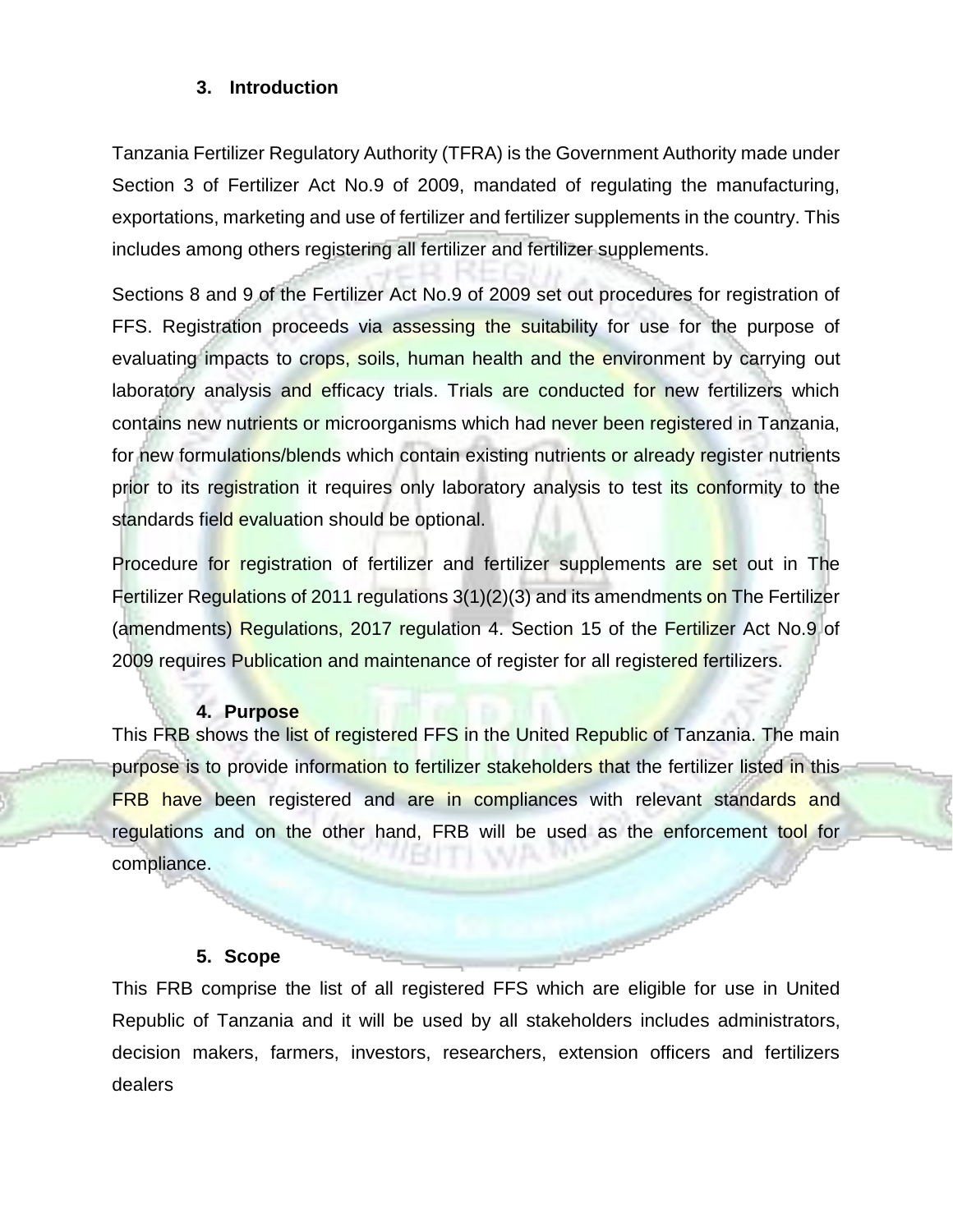### <span id="page-6-0"></span>**6. Requirement for Registration of Fertilizer and Fertilizer Supplements**

Requirement for registration of FFS are set out in fertilizer regulation of 2011 regulation 3, which require an applicant to submit to the Director in a form as set out in the First Schedule to the Fertilizer Regulations of 2011 and shall be accompanied by

- i. The information on the suitability of the fertilizer and fertilizer supplements as to its use including technical data sheet and directions;
- ii. A sample of the fertilizer, fertilizer supplements and certificate of analysis, if already issued;
- iii. A written declaration that the fertilizer and fertilizer supplements have or have not been banned or restricted in the country of origin;
- iv. Three copies of the label that is intended to be used for the fertilizer and fertilizer supplements to which the application relates and such other information as is necessary to determine the safety, merit and value of such fertilizer or fertilizer supplements
- v. Such other information or document as may be required by the Director; and
- vi. Where an application is made by an applicant who is not resident in Tanzania, the fertilizer and fertilizer supplements to which the application relates shall not be eligible for registration, unless the application is signed by an agent of the applicant who is permanently resident in Tanzania and to whom any notice or correspondence under the Act may be sent and such agent gives an undertaking to the Director.

#### <span id="page-6-1"></span>**7. Main features in a fertilizer register Book**

The main features or information in a list of registered fertilizers are

- i. Registration Number
- ii. Nutrient Content
- iii. Common Use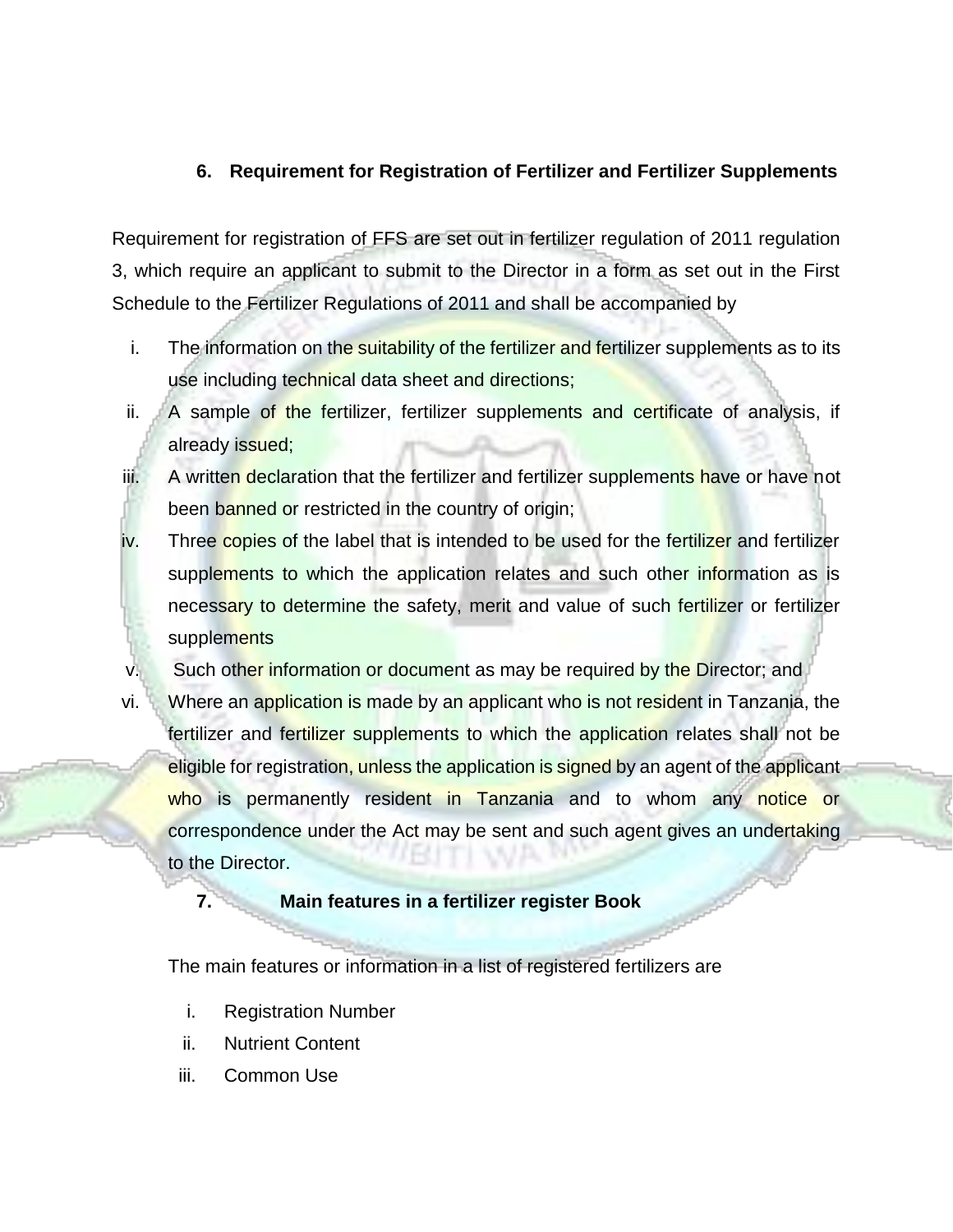| S/NO            | <b>REGISTRATION</b><br><b>NUMBER</b> | <b>NUTRIENT CONTENT</b>                                                                   | <b>COMMON USE</b>                                     |
|-----------------|--------------------------------------|-------------------------------------------------------------------------------------------|-------------------------------------------------------|
| 1               | 0001                                 | 46%N                                                                                      | Vegetative                                            |
| $\overline{2}$  | 0002                                 | 18%N: 46%P <sub>2</sub> O <sub>5</sub>                                                    | <b>Vegetative and Rooting</b>                         |
| 3               | 0003                                 | 11-12%N: 48-61% P2O <sub>5</sub>                                                          | <b>Rooting and Vegetative</b>                         |
| $\overline{4}$  | 0004                                 | 26-27%N                                                                                   | Vegetative growth, Flowering and Fruiting             |
| 5               | 0005                                 | $21\%N + 24\%S$                                                                           | Vegetative growth                                     |
| $6\phantom{1}6$ | 0006                                 | 46% P <sub>2</sub> O <sub>5</sub>                                                         | Rooting                                               |
| $\overline{7}$  | 0007                                 | 60%K <sub>2</sub> O                                                                       | <b>Flowering and Fruiting</b>                         |
| 8               | 0008                                 | 25%N: 5% P <sub>2</sub> O <sub>5</sub> : 5%K <sub>2</sub> O                               | Rooting Vegetative, Flowering and Fruits              |
| 9               | 0009                                 | 17%N: 17% P <sub>2</sub> O <sub>5</sub> : 17%K <sub>2</sub> O                             | Rooting, Vegetative, Flowering and<br>Fruiting        |
| 10              | 0010                                 | 16%N: 16% P <sub>2</sub> O <sub>5</sub> : 16%K <sub>2</sub> O                             | Rooting, Vegetative, Flowering and<br>Fruiting        |
| 11              | 0011                                 | 20%N: 10% P <sub>2</sub> O <sub>5</sub> : 10%K <sub>2</sub> O                             | Rooting, Vegetative, Flowering and<br>Fruiting        |
| 12              | 0012                                 | 10%N: 18% P <sub>2</sub> O <sub>5</sub> : 24%K <sub>2</sub> O                             | Rooting, Vegetative, Flowering and<br><b>Fruiting</b> |
| 13              | 0013                                 | 48-53%K2O + 17-18%S                                                                       | <b>Vegetative, Flowering</b>                          |
| 14              | 0014                                 | 6%N: 24% P <sub>2</sub> O <sub>5</sub> : 20%K <sub>2</sub> O +<br>1.5%Mg, 8%S, 0.25%B, Zn | Rooting, Vegetative, Flowering and<br>Fruiting        |
| 15              | 0015                                 | 5%N: 20% P <sub>2</sub> O <sub>5</sub> : 24%K <sub>2</sub> O +<br>1%Mg, 10%S, 0.25%B, Zn  | Rooting, Vegetative, Flowering and<br>Fruiting        |
| 16              | 0021                                 | 1.5%Zn, 0.5%Mn                                                                            | Vegetative                                            |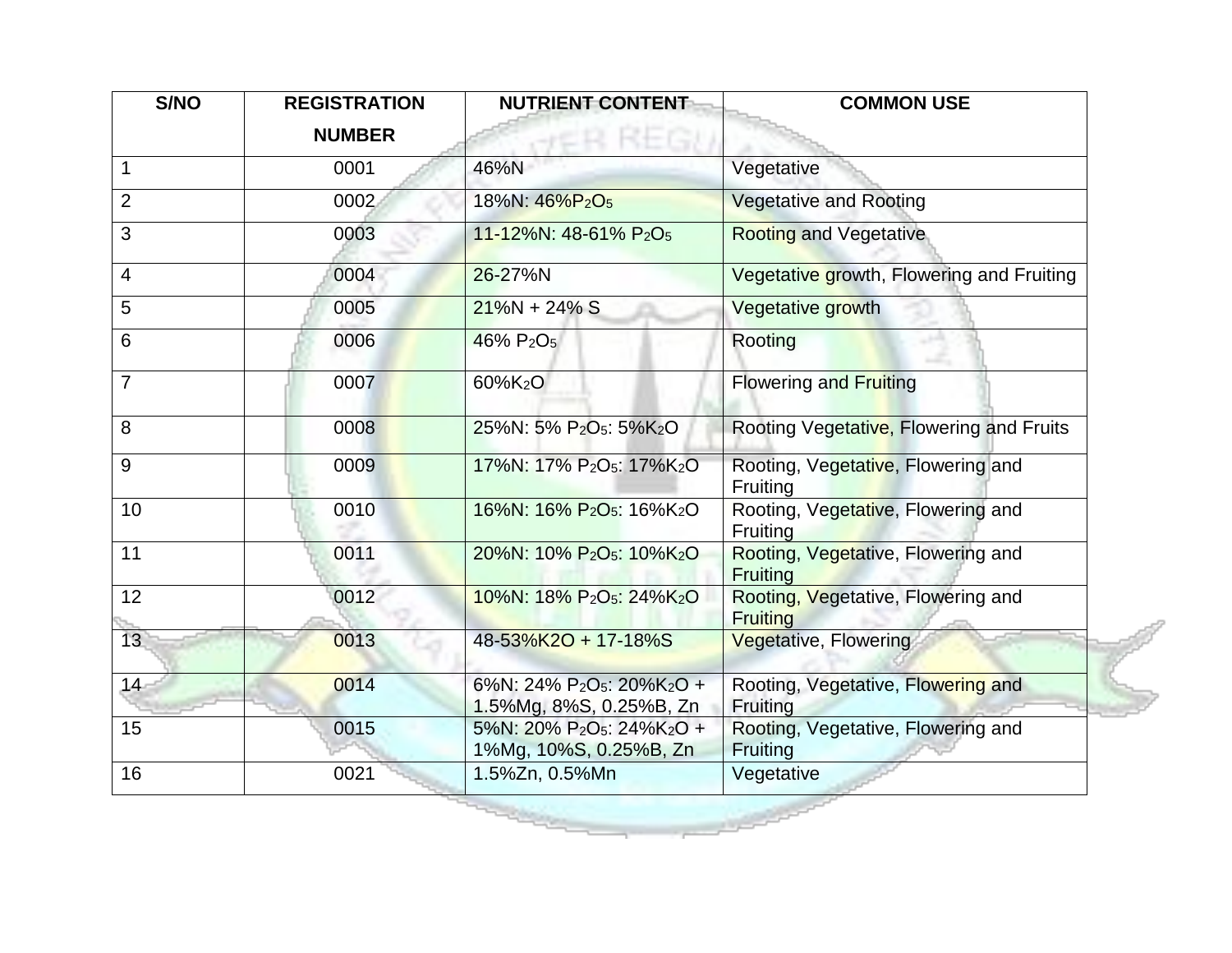| 17 | 0022 | 9%N: 18% P <sub>2</sub> O <sub>5</sub> : 6%K <sub>2</sub> O +<br>25%CaO, 2%MgO,<br>5%S,0.1%B,0.5%Zn                                        | Rooting, Vegetative, Flowering and<br>Fruiting        |
|----|------|--------------------------------------------------------------------------------------------------------------------------------------------|-------------------------------------------------------|
| 18 | 0023 | 11%N +15%MgO                                                                                                                               | Vegetative growth,                                    |
| 19 | 0024 | 23%N: 10% P <sub>2</sub> O <sub>5</sub> : 5%K <sub>2</sub> 0                                                                               | Rooting, Vegetative, Flowering and<br><b>Fruiting</b> |
| 20 | 0025 | 0.00002728% Cacl2,<br>0.00002728% MgSO4,<br>0.000798% Sulfate Castor<br>Oil, 0.00596% Sodium<br>Metasilicate, 1% Lignite<br><b>Extract</b> | Vegetative, Flowering and Fruiting                    |
| 21 | 0026 | 23%N: 21% P <sub>2</sub> O <sub>5</sub> : 0%K <sub>2</sub> O +<br>4%S                                                                      | Rooting, Vegetative, Flowering and<br>Fruiting        |
| 22 | 0027 | 22%N: 6% P <sub>2</sub> O <sub>5</sub> : 12%K <sub>2</sub> O +<br>2%CaO, 3%S, 1%MgO,<br>$0.2\%B$ , $0.2\%Zn$                               | Rooting, Vegetative, Flowering and<br><b>Fruiting</b> |
| 23 | 0028 | 15.5%N + 26.5%CaO                                                                                                                          | Vegetative, Flowering and Fruiting                    |
| 24 | 0030 | 17%N: 17% P <sub>2</sub> O <sub>5</sub> : 17%K <sub>2</sub> O                                                                              | Rooting, Vegetative and Flowering                     |
| 25 | 0031 | 15%N: 9% P <sub>2</sub> O <sub>5</sub> : 20%K <sub>2</sub> O +<br><b>TE</b>                                                                | Rooting, Vegetative, Flowering and<br><b>Fruiting</b> |
| 26 | 0032 | 8%N: 14% P <sub>2</sub> O <sub>5</sub> : 19%K <sub>2</sub> O                                                                               | <b>Rooting, Vegetative and Flowering</b>              |
| 27 | 0033 | 8%N: 14% P <sub>2</sub> O <sub>5</sub> : 19%K <sub>2</sub> O                                                                               | Rooting, Vegetative and Flowering                     |
| 28 | 0034 | 32%N: 10% $P_2O_5$ 8K <sub>2</sub> O + TE                                                                                                  | Rooting, Vegetative and Flowering                     |
| 29 | 0035 | 15%N: 15% P <sub>2</sub> O <sub>5</sub> : 15%K <sub>2</sub> O                                                                              | Rooting, Vegetative, Flowering and<br>Fruiting        |
| 30 | 0036 | 52% P <sub>2</sub> O <sub>5</sub> : 34%K <sub>2</sub> O                                                                                    | <b>Rooting and Flowering</b>                          |
| 31 | 0038 | 50%K2O + 3%H2S4                                                                                                                            | <b>Flowering and Fruiting</b>                         |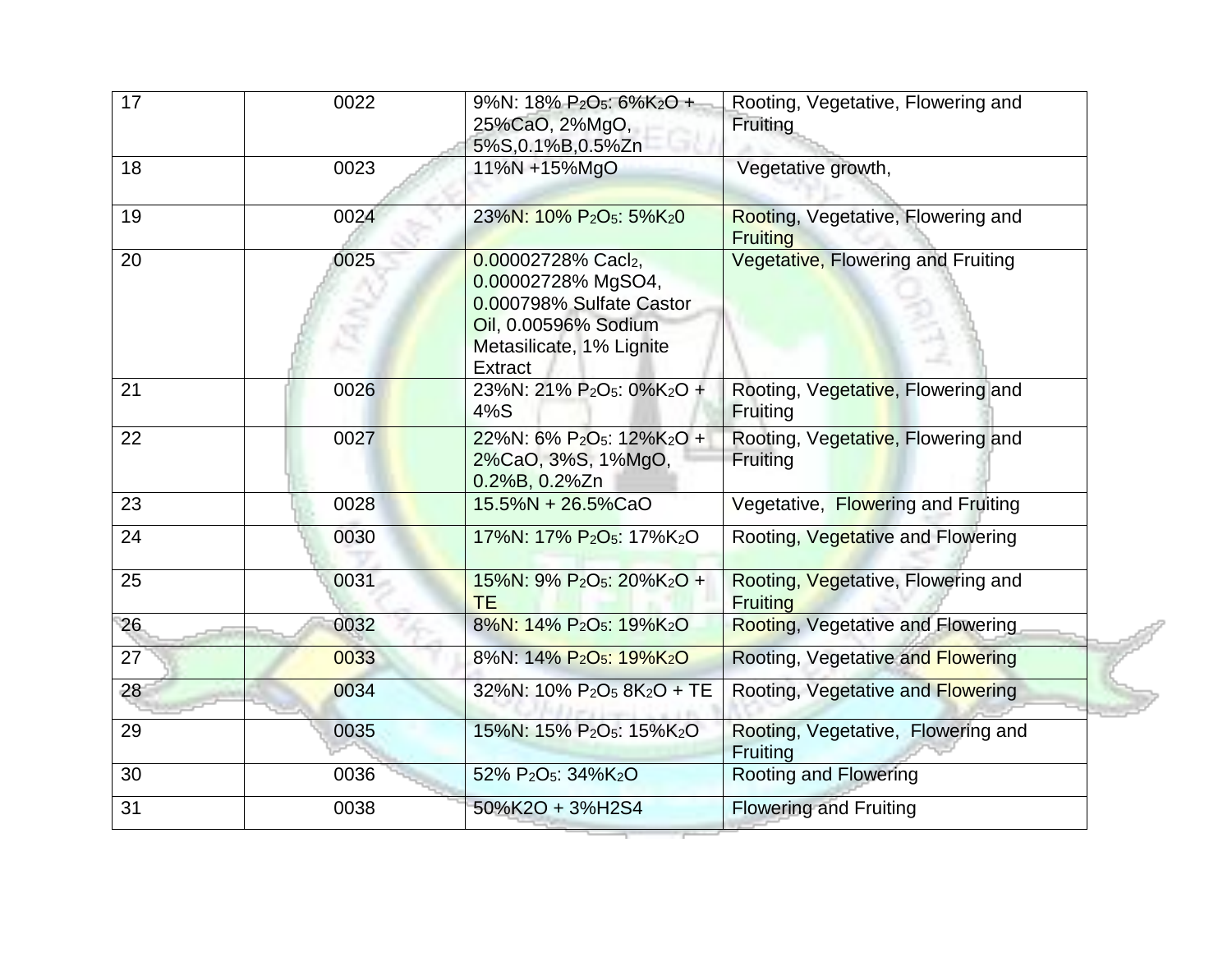| 32 | 0039 | 15% MgO + 98% Mg (NO3)2                                                                                                      | Vegetative                                     |
|----|------|------------------------------------------------------------------------------------------------------------------------------|------------------------------------------------|
| 33 | 0043 | 5.5%N: 0% P2O <sub>5</sub> : 1%K <sub>2</sub> O +<br>0.05%B, 0.15%Zn, 0.5%Fe,<br>0.05%Cu, 0.3%Mn, 4.7%<br>Amino Acids, 22%OM | Vegetative, Fruiting and Flowering             |
| 34 | 0044 | 12%N: 10% P <sub>2</sub> O <sub>5</sub> : 8%K <sub>2</sub> O +<br><b>TE</b>                                                  | vegetative and fruiting                        |
| 35 | 0045 | 61.5% $P_2O_5 + 12.1\% NH_4$                                                                                                 | <b>Rootting and Vegetative</b>                 |
| 36 | 0050 | 0.3%Mg, 11%S, 21.5%Zn,<br>0.004%Cu                                                                                           | vegetative and fruiting                        |
| 37 | 0051 | (Fe EDTA 7%)                                                                                                                 | Rooting, Vegetative and Flowering              |
| 38 | 0052 | (Fe Edta 15%)                                                                                                                | <b>Rooting and Vegetative</b>                  |
| 39 | 0053 | 18%N: 20% P <sub>2</sub> O <sub>5</sub> : 21%K <sub>2</sub> O                                                                | Vegetative                                     |
| 40 | 0054 | 0%N: 50% P <sub>2</sub> O <sub>5</sub> : 30%K <sub>2</sub> O                                                                 | Vegetative and Flowering                       |
| 41 | 0055 | 14%N: 0% P <sub>2</sub> O <sub>5</sub> 0.2%K <sub>2</sub> O +<br>13%CaO, 2.5%Mg + TE                                         | Vegetative                                     |
| 42 | 0056 | CaCO <sub>3</sub>                                                                                                            | <b>Soil Conditioner</b>                        |
| 43 | 0057 | CaSO4.2H20                                                                                                                   | Rooting, Vegetative, Flowering and<br>Fruiting |
| 44 | 0058 | 14%N: 11% P <sub>2</sub> O <sub>5</sub> : 33%K <sub>2</sub> O                                                                | <b>Rooting and Vegetative</b>                  |
| 45 | 0059 | 27%N: 10% P <sub>2</sub> O <sub>5</sub> : 16%K <sub>2</sub> O                                                                | Rooting, Vegetative, Flowering and<br>Fruiting |
| 46 | 0060 | 16%MgO + 12.5% S                                                                                                             | Soil conditioner                               |
| 47 | 0061 | 15.5% N + 18.5% Ca                                                                                                           | Soil conditioner                               |
| 48 | 0062 | 13%N: 46% K2O                                                                                                                | Rooting, Vegetative, Flowering                 |
|    |      |                                                                                                                              |                                                |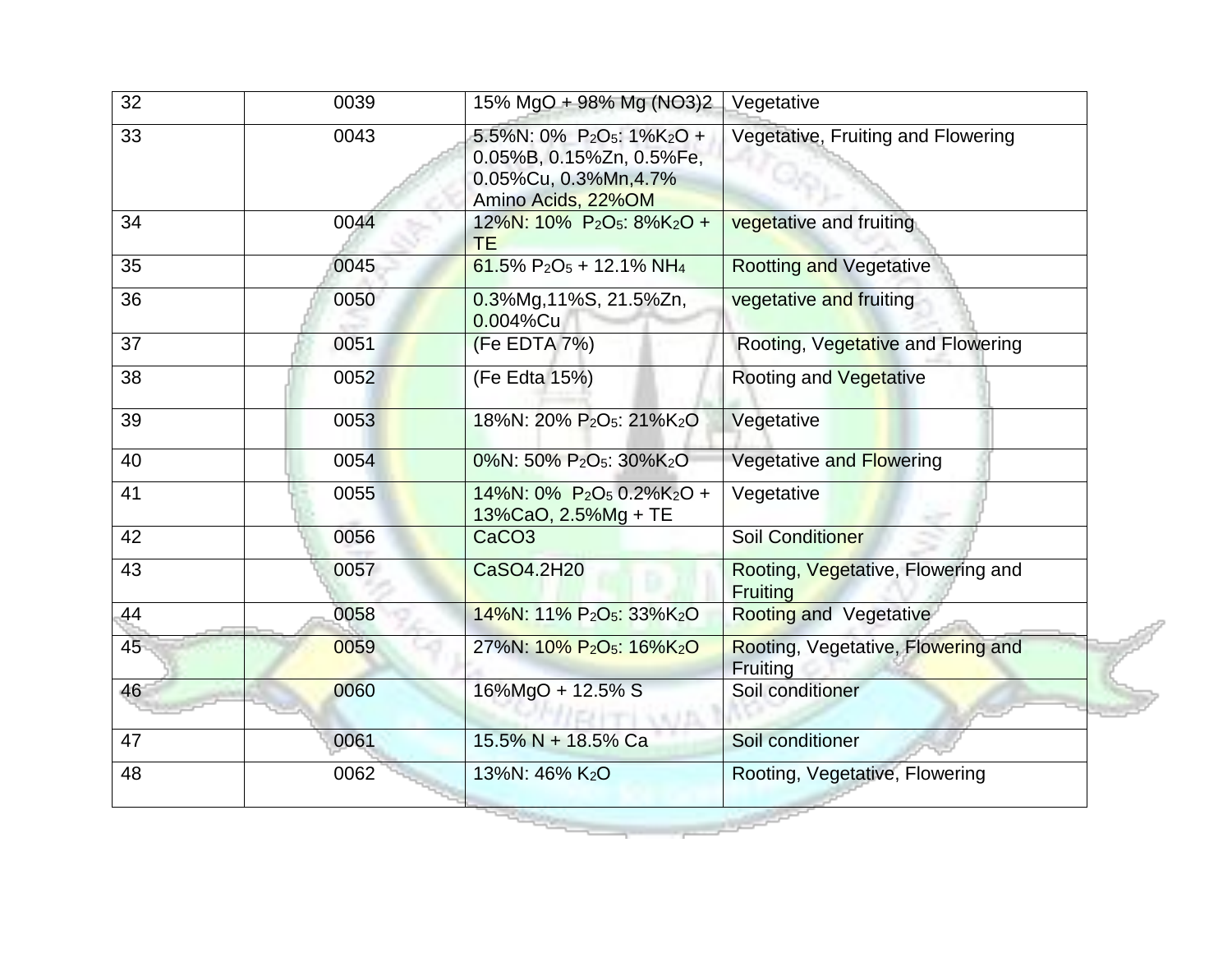| 49 | 0063 | 13%N: 44%K <sub>2</sub> O                                                           | Rooting +Vegetative+Flowering + Fruiting            |
|----|------|-------------------------------------------------------------------------------------|-----------------------------------------------------|
| 50 | 0064 | 23% P <sub>2</sub> O <sub>5</sub> : 42%K <sub>2</sub> O +<br>0.1%B, 0.5%Zn, FV      | <b>Vegetative and Fruiting</b>                      |
| 51 | 0065 | 43% P <sub>2</sub> O <sub>5</sub> : 28%K <sub>2</sub> O +<br>2%MgO, 0.5%B, 0.2%Mn   | Vegetative and Fruiting                             |
| 52 | 0066 | 15%N: 15% P <sub>2</sub> O <sub>5</sub> 15%K <sub>2</sub> O                         | <b>Vegetative and Flowering</b>                     |
| 53 | 0067 | $19\%$ N: 19% P <sub>2</sub> O <sub>5</sub> 19%K <sub>2</sub> O +<br>$3\%$ MgO + Me | Rooting+Vegetative+Flowering and<br><b>Fruiting</b> |
| 54 | 0068 | 46% P <sub>2</sub> O <sub>5</sub> 30%K <sub>2</sub> O +<br>2%MgO, 0.2%B, FV         | Rooting+ Flowering and Fruiting                     |
| 55 | 0069 | 11%N: 7% P <sub>2</sub> O <sub>5</sub> : 28%K <sub>2</sub> O +<br>$2\%$ MgO + Me    | <b>Rooting and Vegetative</b>                       |
| 56 | 0070 | 12%N: 8% P <sub>2</sub> O <sub>5</sub> : 23%K <sub>2</sub> 0 +<br>$2\%$ MgO + Me    | Rooting +Vegetative and Flowering                   |
| 57 | 0071 | 16%N: 8% P <sub>2</sub> O <sub>5</sub> : 16%K <sub>2</sub> O +<br>$8\%$ MgO + Me    | Rooting+Vegetative                                  |
| 58 | 0072 | 20%N: 9% P <sub>2</sub> O <sub>5</sub> : 20%K <sub>2</sub> O +<br><b>TE</b>         | Rooting+Vegetative and Fruiting                     |
| 59 | 0073 | 19%N: 19% P <sub>2</sub> O <sub>5</sub> : 19%K <sub>2</sub> O<br>$+$ MgO + TE       | Rooting+Vegetative and Fruiting                     |
| 60 | 0074 | 18%N: 24% P <sub>2</sub> O <sub>5</sub> : 18%K <sub>2</sub> O<br>$+TE$              | Rooting+Vegetative and Fruiting                     |
| 61 | 0076 | 6% Fe                                                                               | Rooting+Vegetative and Fruiting                     |
| 62 | 0077 | Molybdenum 250                                                                      | Rooting+Vegetative and Fruiting                     |
| 63 | 0078 | 10%N: 20% P <sub>2</sub> O <sub>5</sub> +<br>25%CaO, 5%S, 0.5%Zn                    | Rooting+Vegetative and Fruiting                     |
| 64 | 0079 | 15.4%N + 25.6%CaO, 0.3%<br>B                                                        | Rooting+Vegetative and Fruiting                     |
| 65 | 0080 | $40\%N + 5.5\%S$                                                                    | <b>Flowering and Fruiting</b>                       |
| 66 | 0081 | 14%N: 14% P <sub>2</sub> O <sub>5</sub> : 20%K <sub>2</sub> O<br>+ MgO, 0.1% B      | Rooting, Vegetative grownt                          |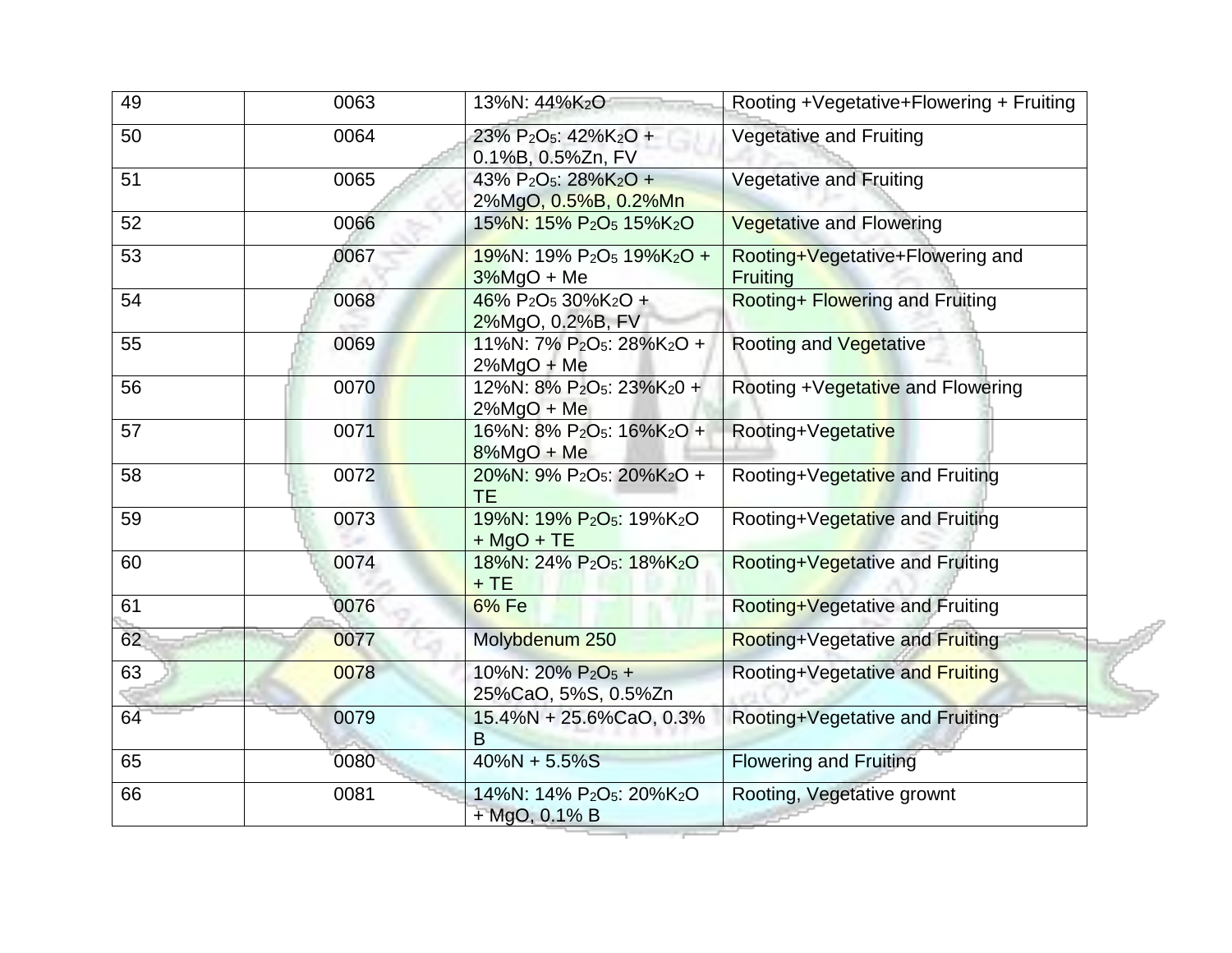| 67 | 0082 | 15%N: 9% P <sub>2</sub> O <sub>5</sub> : 20%K <sub>2</sub> O +<br>3.8%S, 1.8%Mg, 0.02%B,<br>0.02%Mn, 0.02%Zn | Rooting                             |
|----|------|--------------------------------------------------------------------------------------------------------------|-------------------------------------|
| 68 | 0083 | 24%N + 10.7%CaO, 6%S                                                                                         | Vegetative+Flowering and Fruiting   |
| 69 | 0084 | 20%N: 10% P <sub>2</sub> O <sub>5</sub> : 10%K <sub>2</sub> O<br>$+4Mg$                                      | <b>Vegetative and Fruiting</b>      |
| 70 | 0085 | 21%N: 21% P <sub>2</sub> O <sub>5</sub> : 21%K <sub>2</sub> O                                                | Rooting+Vegetative and Fruiting     |
| 71 | 0087 | 13% N, 44% K2O, 0.5%<br>CaO, 0.5% MgO                                                                        | Rooting+Vegetative and Flowering    |
| 72 | 0088 | 99% MgSO4                                                                                                    | Vegetative+Flowering and Fruiting   |
| 73 | 0089 | 13%N: 2% P <sub>2</sub> O <sub>5</sub> :44% K <sub>2</sub> O                                                 | Rooting+Vegetative and Flowering    |
| 74 | 0090 | 19%N: 19% P <sub>2</sub> O <sub>5</sub> : 19%K <sub>2</sub> O<br>$+2\%$ MgO + B + Me                         | Rooting +Vegetative and Flowering   |
| 75 | 0091 | 4-6% N: 19-21% P <sub>2</sub> O <sub>5</sub>                                                                 | <b>Rooting and Vegetative</b>       |
| 76 | 0092 | 12%N: 10% P <sub>2</sub> O <sub>5</sub> : 8%K <sub>2</sub> O                                                 | <b>Vegetative and Fruiting</b>      |
| 77 | 0095 | 10%N: 10% P <sub>2</sub> O <sub>5</sub> 24%K <sub>2</sub> 0                                                  | Rooting +Vegetative and Flowering   |
| 78 | 0096 | 15% N: 36% P <sub>2</sub> O <sub>5</sub> : 0% K <sub>2</sub> 0                                               | Vegetative                          |
| 79 | 0097 | $31\%$ N: 0% P <sub>2</sub> O <sub>5</sub> : 7K <sub>2</sub> O + 2%<br>$MqO + TE + FV$                       | <b>Rooting and Vegetative</b>       |
| 80 | 0098 | 6%N: 18% P <sub>2</sub> O <sub>5</sub> : 37% K <sub>2</sub> O<br>$+2\%$ MgO + TE + FV                        | Vegetative + Flowering and Fruiting |
| 81 | 0099 | $5\%N + 0.1\%B$ , 0.75%Zn,<br>0.1%Fe, 0.1%Cu 0.5%Mn,<br>0.02%Mo, 0.01%Co,<br>40%OM, 10% Amino Acids          | Rooting+Vegetative and Flowering    |
| 82 | 0100 | 7%N + 14.4% Amino Acids                                                                                      | <b>Vegetative and Flowering</b>     |
| 83 | 0101 | 3% N: 10% P <sub>2</sub> O <sub>5</sub> +1%B,<br>0.5%Mo, 3% Amino Acids                                      | <b>Flowering and Fruiting</b>       |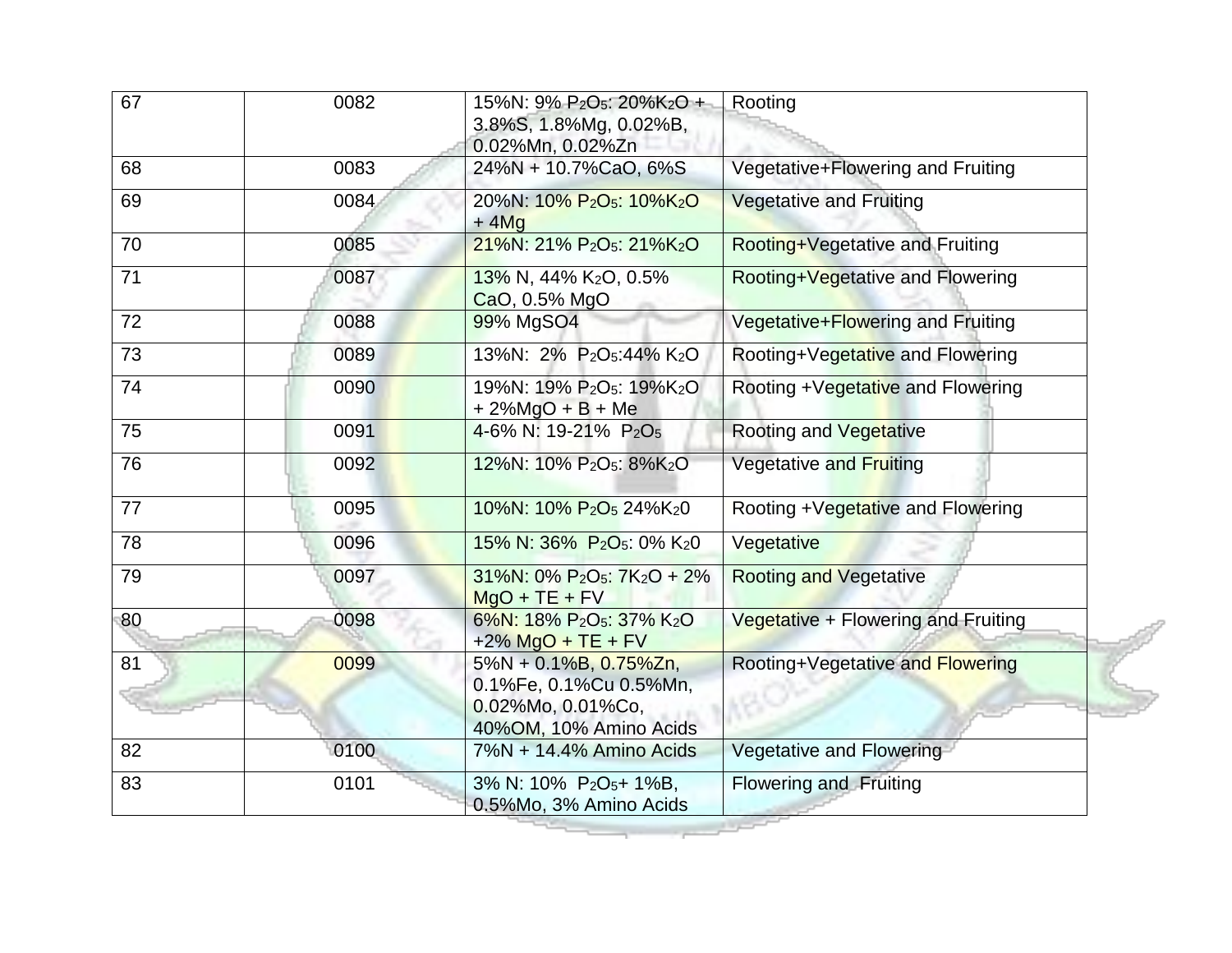| 84  | 0102 | 22%N: 6% P <sub>2</sub> O <sub>5</sub> 12%K <sub>2</sub> O                                                        | Flowering and Fruiting                               |
|-----|------|-------------------------------------------------------------------------------------------------------------------|------------------------------------------------------|
| 85  | 0103 | 4.5% N: 1% P <sub>2</sub> O <sub>5</sub> : 1%K <sub>2</sub> O +<br>25% Fluvic Acids,<br>25% Humic Extract, 45% OM | Vegetative growth,                                   |
| 86  | 0104 | 4%N: 3% P <sub>2</sub> O <sub>5</sub> : 3%K <sub>2</sub> O                                                        | Rooting, Vegetative growth, Flowering<br>and Fruits. |
| 87  | 0105 | 10%N: 18% P <sub>2</sub> O <sub>5</sub> : 24%K <sub>2</sub> O<br>$+7S$                                            | <b>Rooting and Vegetative</b>                        |
| 88  | 0106 | 5%N: 5% P <sub>2</sub> O <sub>5</sub> : $40\%$ K <sub>2</sub> O +<br>$0.25\%$ MgO + TE                            | Vegetative growth, Flowering and<br><b>Fruiting</b>  |
| 89  | 0107 | 22%N: 21% P <sub>2</sub> O <sub>5</sub> : 17%K <sub>2</sub> O                                                     | Vegetative growth                                    |
| 90  | 0108 | 24%N: 24% P <sub>2</sub> O <sub>5</sub> : 18%K <sub>2</sub> O<br>$+TE$                                            | Rooting, Vegetative growth a                         |
| 91  | 0110 | $4.8\%$ N + $4.9\%$ Mg + $4.9\%$ B +<br>9.9%Zn                                                                    | <b>Flowering and Fruiting</b>                        |
| 92  | 0111 | 0%N: 30% P <sub>2</sub> O <sub>5</sub> : 5%K <sub>2</sub> O +<br>$2.5\%$ Mg + 3.1%Zn                              | Rooting Vegetative, Flowering and Fruit              |
| 93  | 0112 | <b>Biofix-Legume Inoculant</b>                                                                                    | Vegetative growth, Flowering and<br>Fruiting         |
| 94  | 0113 | 7% + 49% Humic acid                                                                                               | Vegetative growth, Flowering and<br><b>Fruiting</b>  |
| 95  | 0114 | 14%N: 28% P <sub>2</sub> O <sub>5</sub> : 18%K <sub>2</sub> O<br>$+TE$                                            | Vegetative growth, Flowering and<br><b>Fruiting</b>  |
| 96  | 0115 | 19%N: 19% P <sub>2</sub> O <sub>5</sub> : 19%K <sub>2</sub> O<br>$+TE$                                            | Vegetative growth, Flowering and<br>Fruiting         |
| 97  | 0116 | 12%N: 10% P <sub>2</sub> O <sub>5</sub> : 8%K <sub>2</sub> O +<br>TE.                                             | Vegetative growth, Flowering and<br>Fruiting         |
| 98  | 0117 | 1.5%N: 1.5% P <sub>2</sub> O <sub>5</sub> : 3.5%K <sub>2</sub> O<br>+ 25% Organic Matter                          | Vegetative growth, Flowering and<br><b>Fruiting</b>  |
| 99  | 0118 | Rhizobia Bacteria                                                                                                 | Vegetative growth, Flowering and<br>Fruiting         |
| 100 | 0119 | 10%N: 5%P <sub>2</sub> O <sub>5</sub> : 40%K <sub>2</sub> O +<br><b>TE</b>                                        | Vegetative growth, Flowering and<br>Fruiting         |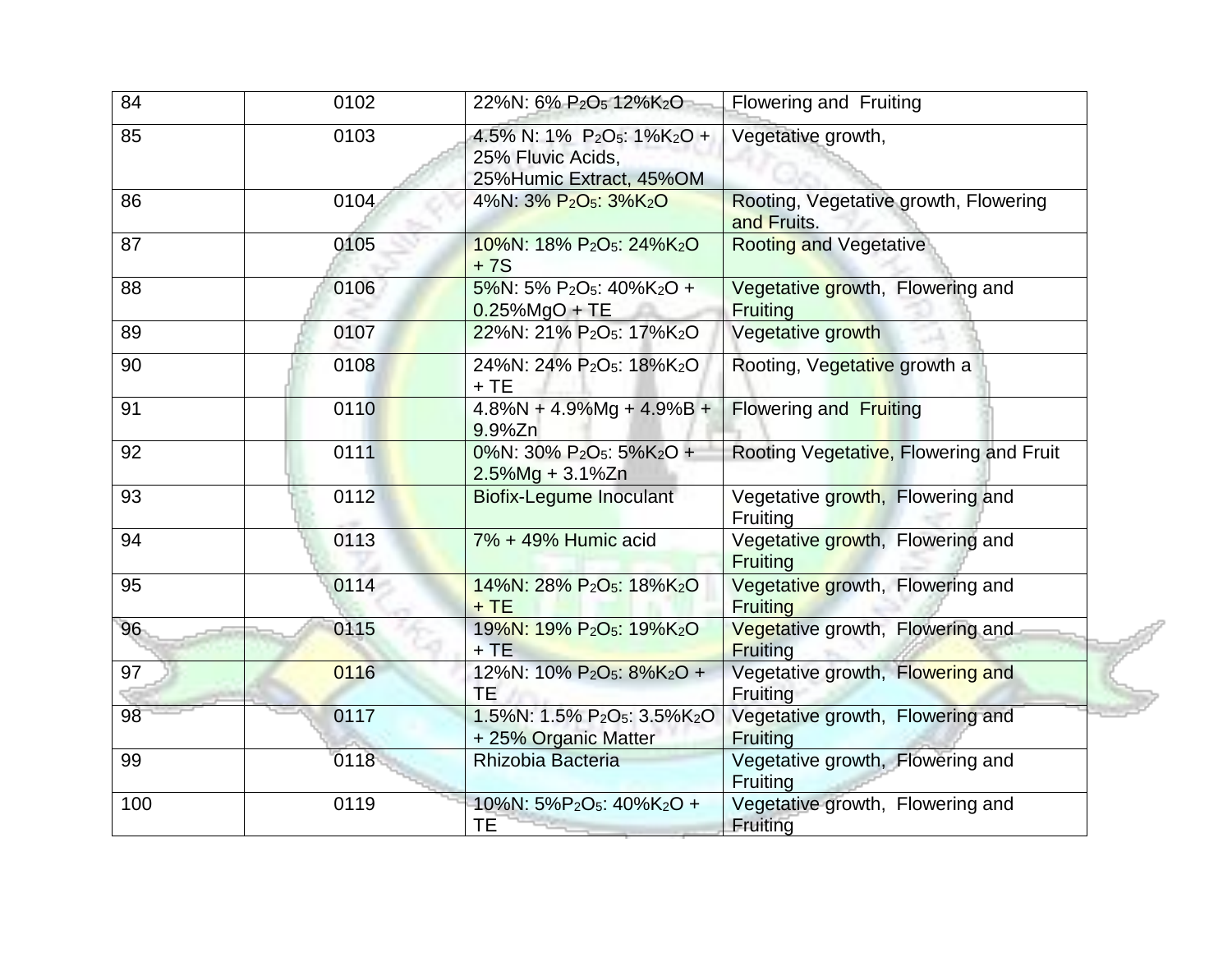| 101 | 0120 | 25%N: 5% P <sub>2</sub> O <sub>5</sub> : 5%K <sub>2</sub> O +<br>5%S            | Vegetative growth, Flowering and<br>Fruiting        |
|-----|------|---------------------------------------------------------------------------------|-----------------------------------------------------|
| 102 | 0121 | 2.1%N: 3.6%K2O                                                                  | Vegetative growth, Flowering and<br>Fruiting        |
| 103 | 0122 | 16%N: 10% P <sub>2</sub> O <sub>5</sub> 8%K <sub>2</sub> O                      | Vegetative growth, Flowering and<br><b>Fruiting</b> |
| 104 | 0123 | 16%N:                                                                           | Vegetative growth, Flowering and<br><b>Fruiting</b> |
| 105 | 0124 | $40\%N + 7\%S$                                                                  | Vegetative growth, Flowering and<br><b>Fruiting</b> |
| 106 | 0125 | 15% B                                                                           | Vegetative growth, Flowering and<br><b>Fruiting</b> |
| 107 | 0126 | 24%N + 15 P <sub>2</sub> O <sub>5</sub> %S                                      | Vegetative growth, Flowering and<br>Fruiting        |
| 108 | 0127 | 4%N: 3% P <sub>2</sub> O <sub>5</sub> : 2%K <sub>2</sub> O                      | Vegetative growth, Flowering and<br>Fruiting        |
| 109 | 0128 | $51\%K_20 + 18\%S + 1\%CI$                                                      | Vegetative growth, Flowering and<br>Fruiting        |
| 110 | 0129 | 70%Zn                                                                           | Vegetative growth, Flowering and<br>Fruiting        |
| 111 | 0130 | Bacillus, Rhizobium                                                             | Vegetative growth, Flowering and<br><b>Fruiting</b> |
| 112 | 0131 | 15%B                                                                            | Vegetative growth, Flowering and<br><b>Fruiting</b> |
| 113 | 0132 | 6%N: 18% P <sub>2</sub> O <sub>5</sub> : 37%K <sub>2</sub> O +<br>2%MgO, ME, FV | Vegetative growth, Flowering and<br><b>Fruiting</b> |
| 114 | 0133 | 17%N: 21% P <sub>2</sub> O <sub>5</sub> : 11%K <sub>2</sub> O                   | Vegetative growth, Flowering and<br>Fruiting        |
| 115 | 0134 | 13.44% N: 7.55% P <sub>2</sub> O <sub>5</sub> :<br>4.84%K <sub>2</sub> O        | Vegetative growth, Flowering and<br>Fruiting        |
| 116 | 0135 | 0.6%Mg, 0.2%B, 0.4%Zn,<br>0.2%Fe, 0.9%Cu,                                       | Vegetative growth, Flowering and<br>Fruiting        |
| 117 | 0136 | 97.56% Calcium Carbonate                                                        | Vegetative growth, Flowering and<br>Fruiting        |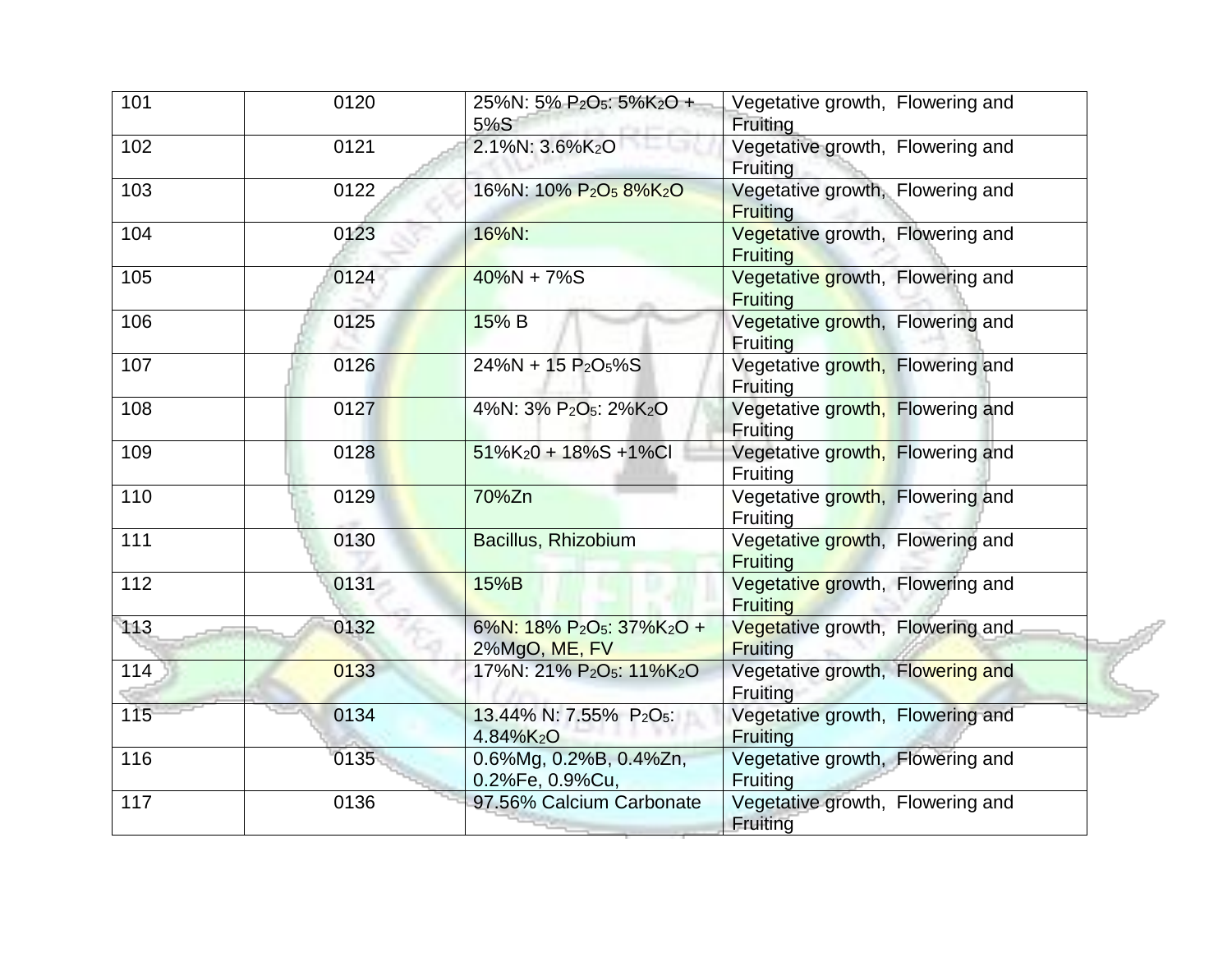| 118 | 0137 | 13%N: 46%K <sub>2</sub> O                                                          | Vegetative growth, Flowering and<br>Fruiting        |
|-----|------|------------------------------------------------------------------------------------|-----------------------------------------------------|
| 119 | 0138 | 8%N: 50% P <sub>2</sub> O <sub>5</sub> : 8%K <sub>2</sub> O + 2<br>%MgO, ME, FV    | Vegetative growth, Flowering and<br>Fruiting        |
| 120 | 0139 | 31%N: $8\% P_2O_5 7\% K_2O + 2$<br>%MgO, B, ME                                     | Vegetative growth, Flowering and<br><b>Fruiting</b> |
| 121 | 0140 | 19%N: 19% P <sub>2</sub> O <sub>5</sub> 19%K <sub>2</sub> O +<br>2%MgO, ME, FV     | Vegetative growth, Flowering and<br><b>Fruiting</b> |
| 122 | 0141 | 48% CaCO3, 38% MgCO3,<br><b>67% ECCE</b>                                           | Vegetative growth, Flowering and<br><b>Fruiting</b> |
| 123 | 0142 | 20%N: 20% P <sub>2</sub> O <sub>5</sub> : 20%K <sub>2</sub> O                      | Vegetative growth, Flowering and<br><b>Fruiting</b> |
| 124 | 0143 | 30%N: 10% P <sub>2</sub> O <sub>5</sub> : 10%K <sub>2</sub> O                      | Vegetative growth, Flowering and<br>Fruiting        |
| 125 | 0144 | 10%N: 10% P <sub>2</sub> O <sub>5</sub> : 40%K <sub>2</sub> O                      | Vegetative growth, Flowering and<br><b>Fruiting</b> |
| 126 | 0145 | 10%N: 52% P <sub>2</sub> O <sub>5</sub> : 10%K <sub>2</sub> O                      | Vegetative growth, Flowering and<br><b>Fruiting</b> |
| 127 | 0146 | 24%N: 24% P <sub>2</sub> O <sub>5</sub> 18%K <sub>2</sub> O                        | Vegetative growth, Flowering and<br><b>Fruiting</b> |
| 128 | 0147 | 26%N: 8% P <sub>2</sub> O <sub>5</sub> : 17%K <sub>2</sub> O +<br>$2\%$ MgO        | Vegetative growth, Flowering and<br><b>Fruiting</b> |
| 129 | 0148 | 19%N: 19% P <sub>2</sub> O <sub>5</sub> : 19%K <sub>2</sub> O                      | Vegetative growth, Flowering and<br><b>Fruiting</b> |
| 130 | 0149 | 0%N: 51.5% P <sub>2</sub> O <sub>5</sub> : 34%K <sub>2</sub> 0                     | Vegetative growth, Flowering and<br><b>Fruiting</b> |
| 131 | 0150 | 8%N: 24% P <sub>2</sub> O <sub>5</sub> 16%K <sub>2</sub> O +<br>5%S, 0.1%B, 0.5%Zn | Vegetative growth, Flowering and<br>Fruiting        |
| 132 | 0151 | 28% P <sub>2</sub> O <sub>5</sub> +36%CaO                                          | Vegetative growth, Flowering and<br>Fruiting        |
| 133 | 0152 | 28% P <sub>2</sub> O <sub>5</sub> + 36%CaO                                         | Vegetative growth, Flowering and<br>Fruiting        |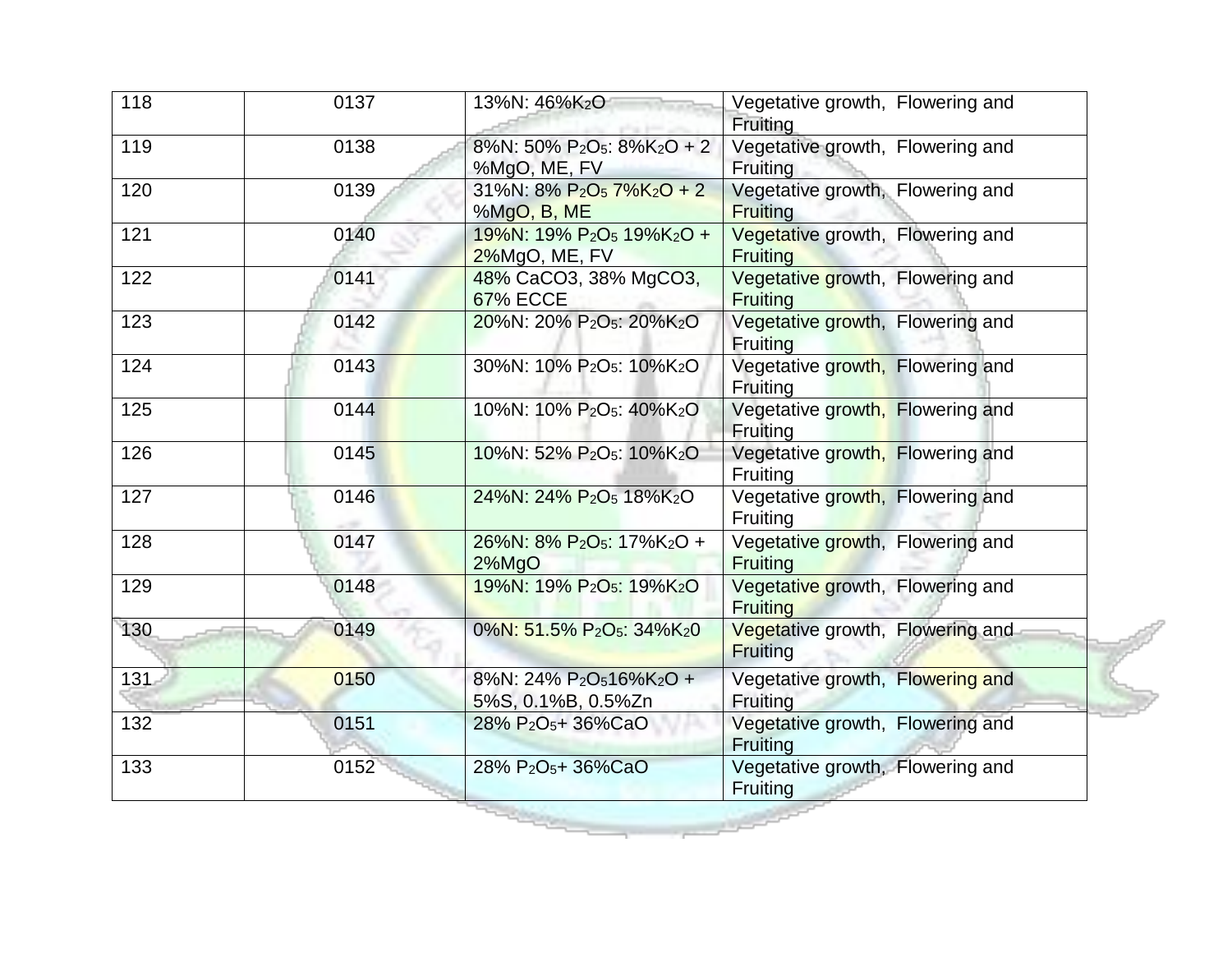| 134 | 0153 | O%N: 0.7% P <sub>2</sub> O <sub>5</sub> : 0.5%K <sub>2</sub> O<br>$+5\%$ Ca, 0.5% Mg | Vegetative growth, Flowering and<br>Fruiting        |
|-----|------|--------------------------------------------------------------------------------------|-----------------------------------------------------|
| 135 | 0154 | 32% N: 10% P <sub>2</sub> O <sub>5</sub> : 8%K <sub>2</sub> O                        | Vegetative growth, Flowering and<br>Fruiting        |
| 136 | 0155 | 14%K <sub>2</sub> O + 17%CaO,<br>6%MgO, 47.8%SO3                                     | Vegetative growth, Flowering and<br><b>Fruiting</b> |
| 137 | 0156 | 14%K <sub>2</sub> O + 17%CaO,<br>6%MgO, 47.8%SO3                                     | Vegetative growth, Flowering and<br><b>Fruiting</b> |
| 138 | 0157 | 20%N: 10% P <sub>2</sub> O <sub>5</sub> : 10%K <sub>2</sub> O                        | Vegetative growth, Flowering and<br><b>Fruiting</b> |
| 139 | 0158 | 20%N: 10% P <sub>2</sub> O <sub>5</sub> 10%K <sub>2</sub> O                          | Vegetative growth, Flowering and<br><b>Fruiting</b> |
| 140 | 0159 | 17%N: 17% P <sub>2</sub> O <sub>5</sub> : 17%K <sub>2</sub> O                        | Vegetative growth, Flowering and<br>Fruiting        |
| 141 | 0160 | 49.3% Protein + 3.1 Soluble<br>Carbohydrate                                          | Vegetative growth, Flowering and<br>Fruiting        |
| 142 | 0161 | 2.45%N: 0.76%<br>$P_2O_52.66\%K_2O + 13\%CaO,$<br>1.01%B                             | Vegetative growth, Flowering and<br>Fruiting        |
| 143 | 0162 | 12%N: 10% P <sub>2</sub> O <sub>5</sub> : 8%K <sub>2</sub> O +<br><b>TE</b>          | Vegetative growth, Flowering and<br><b>Fruiting</b> |
| 144 | 0163 | 2%N: 10% P <sub>2</sub> O <sub>5</sub> : 01%K <sub>2</sub> O +<br><b>TE</b>          | Vegetative growth, Flowering and<br><b>Fruiting</b> |
| 145 | 0164 | $16\%$ Mg + $13\%$ S                                                                 | Vegetative growth, Flowering and<br><b>Fruiting</b> |
| 146 | 0165 | 15%N: 10% P <sub>2</sub> O <sub>5</sub> 35%K <sub>2</sub> O +<br><b>TE</b>           | Vegetative growth, Flowering and<br>Fruiting        |
| 147 | 0166 | 20%N: 5% P <sub>2</sub> O <sub>5</sub> 18%K2O +<br>Zn, B                             | Vegetative growth, Flowering and<br>Fruiting        |
| 148 | 0167 | 18%N: 6% P <sub>2</sub> O <sub>5</sub> : 12%K <sub>2</sub> O                         | Vegetative growth, Flowering and<br>Fruiting        |
| 149 | 0168 | 11%N: $8\%$ P <sub>2</sub> O <sub>5</sub> : $6\%$ K <sub>2</sub> O +<br>TE.          | Vegetative growth, Flowering and<br><b>Fruiting</b> |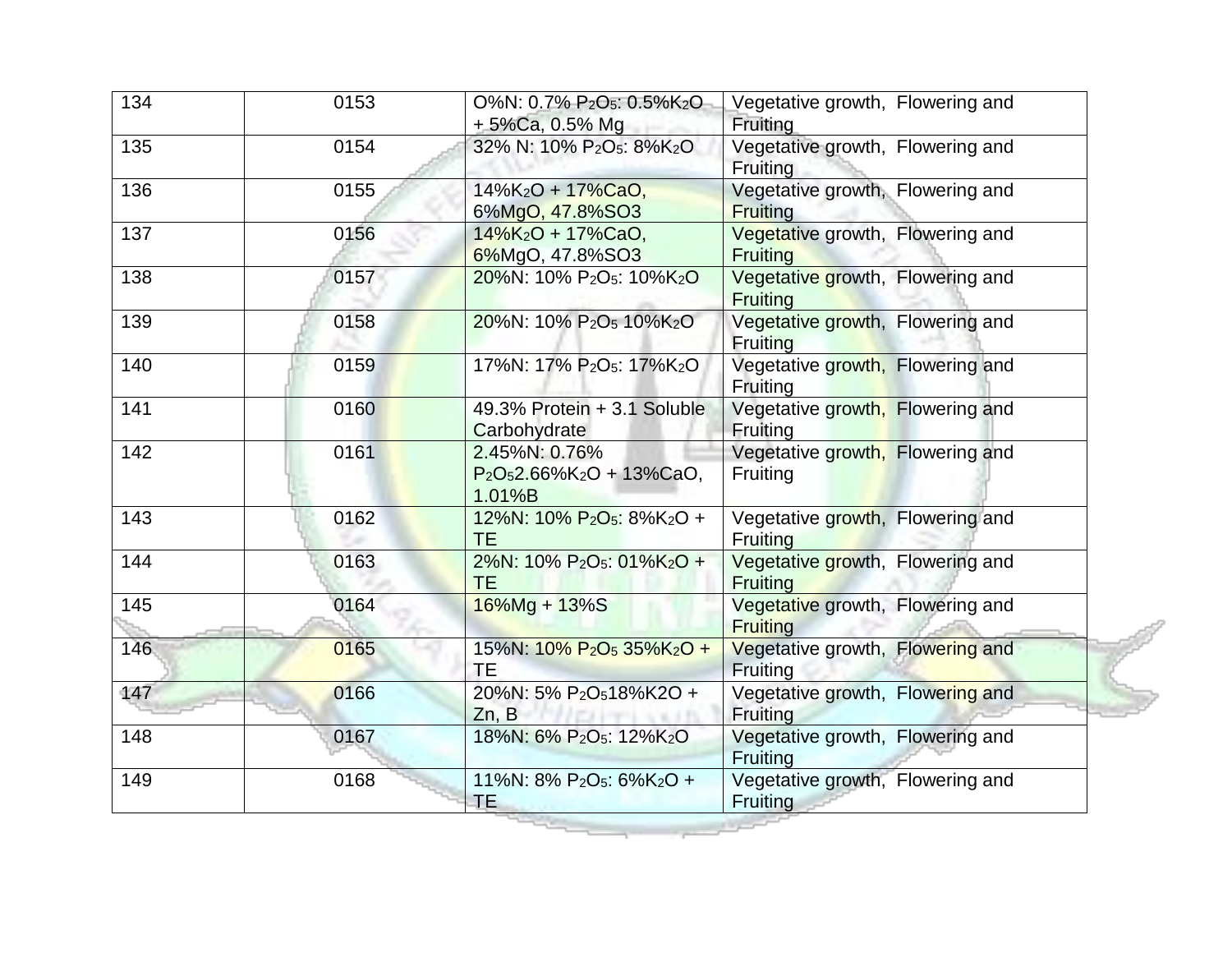| 150 | 0169 | 19%N: 19% P <sub>2</sub> O <sub>5</sub> 19%K <sub>2</sub> O+<br>TE.                                   | Vegetative growth, Flowering and<br>Fruiting        |
|-----|------|-------------------------------------------------------------------------------------------------------|-----------------------------------------------------|
| 151 | 0170 | 46 % N + 5% Zn                                                                                        | Vegetative growth, Flowering and<br>Fruiting        |
| 152 | 0171 | 9%N: 5% P <sub>2</sub> O <sub>5</sub> 8%K <sub>2</sub> O                                              | Vegetative growth, Flowering and<br><b>Fruiting</b> |
| 153 | 0172 | 33% N                                                                                                 | Vegetative growth, Flowering and<br><b>Fruiting</b> |
| 154 | 0173 | 14%N: 09% P <sub>2</sub> O <sub>5</sub> 04%K <sub>2</sub> O                                           | Vegetative growth, Flowering and<br><b>Fruiting</b> |
| 155 | 0174 | 7.3% Titanic Sulphate, 1.2%<br>Citric acid, 0.3% Tartaric<br>acid, 4.2% Ammonia water,<br>1% Acticide | Vegetative growth, Flowering and<br><b>Fruiting</b> |
| 156 | 0175 | 20%N: 20% P <sub>2</sub> O <sub>5</sub> 20%K <sub>2</sub> O                                           | Vegetative growth, Flowering and<br>Fruiting        |
| 157 | 0176 | 15%N: 10% P <sub>2</sub> O <sub>5</sub> : 34%K <sub>2</sub> O<br>$+TE$                                | Vegetative growth, Flowering and<br>Fruiting        |
| 158 | 0177 | 23%N: 10%P2 P2O <sub>5</sub> O5:<br>$05\%K_2O + 2\%MgO + 3\%S +$<br>$0.3\%$ Zn                        | Vegetative growth, Flowering and<br>Fruiting        |
| 159 | 0178 | 20%N: 20% P <sub>2</sub> O <sub>5</sub> : 20%K <sub>2</sub> O<br>$+TE$                                | Vegetative growth, Flowering and<br><b>Fruiting</b> |
| 160 | 0179 | 28%N: 14% P <sub>2</sub> O <sub>5</sub> : 14%K <sub>2</sub> O<br>$+TE$                                | Vegetative growth, Flowering and<br><b>Fruiting</b> |
| 161 | 0180 | $14\%$ N: $23\%$ P <sub>2</sub> O <sub>5</sub> $14\%$ K <sub>2</sub> O +<br>5%S +1% B2O3              | Vegetative growth, Flowering and<br>Fruiting        |
| 162 | 0181 | 2.2% Aromatic Nitrogen                                                                                | Vegetative growth, Flowering and<br>Fruiting        |
| 163 | 0182 | 14%N: 25% P <sub>2</sub> O <sub>5</sub> : 13%K <sub>2</sub> O<br>$+TE$                                | Vegetative growth, Flowering and<br>Fruiting        |
| 164 | 0183 | 13%N: 52% P <sub>2</sub> O <sub>5</sub> 05%K2O +<br>TE                                                | Vegetative growth, Flowering and<br>Fruiting        |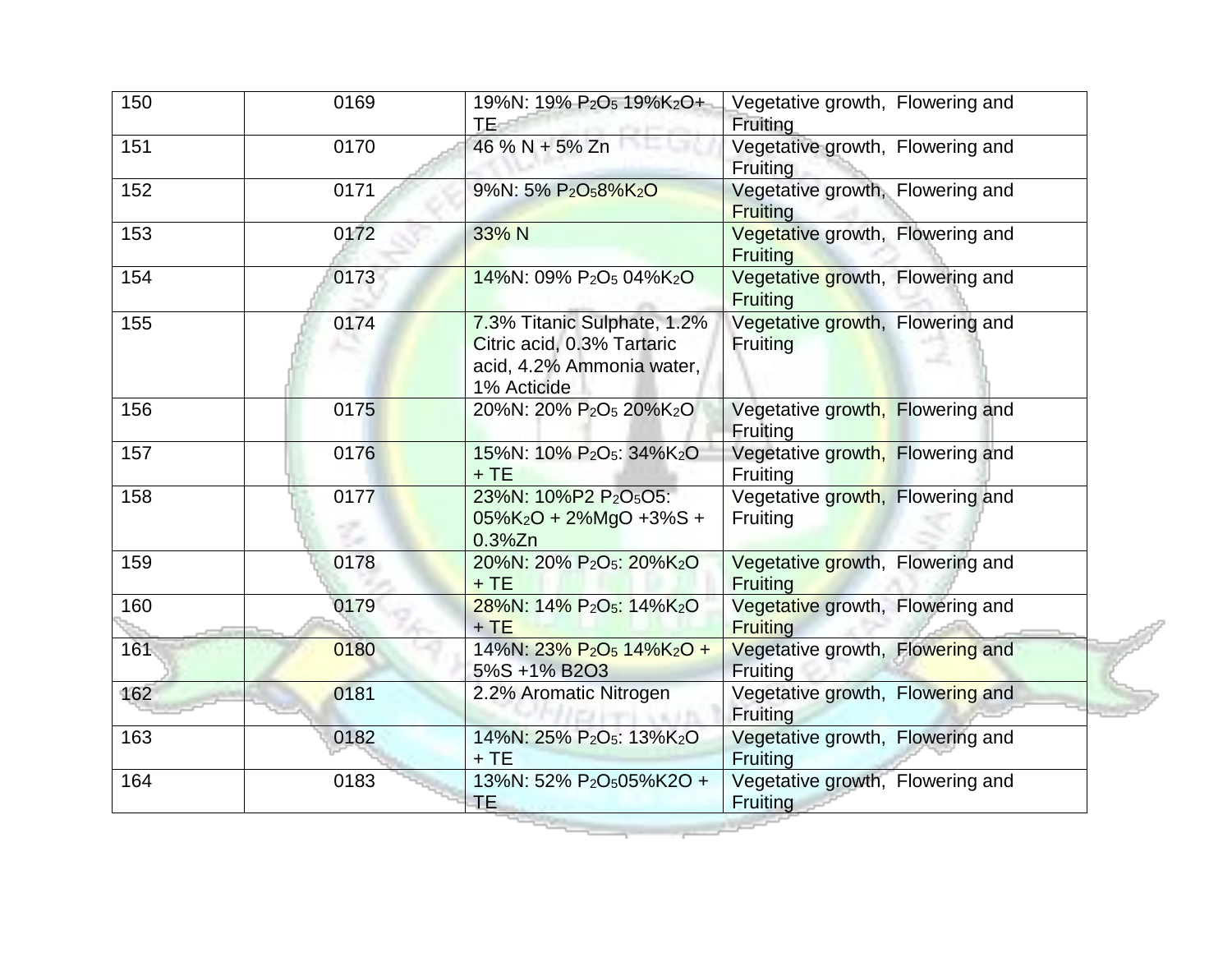| 165 | 0184 | 24%N: 18% P <sub>2</sub> O <sub>5</sub> 18%K <sub>2</sub> O +<br><b>TE</b>             | Vegetative growth, Flowering and<br>Fruiting        |
|-----|------|----------------------------------------------------------------------------------------|-----------------------------------------------------|
| 166 | 0185 | 31%N: 11% P <sub>2</sub> O <sub>5</sub> 11%K <sub>2</sub> O +<br>TE                    | Vegetative growth, Flowering and<br>Fruiting        |
| 167 | 0186 | 15%N: 12% P <sub>2</sub> O <sub>5</sub> : 31%K <sub>2</sub> O                          | Vegetative growth, Flowering and<br><b>Fruiting</b> |
| 168 | 0187 | 19%N: 38% P <sub>2</sub> O <sub>5</sub> : 0%K <sub>2</sub> O +<br>$7\%$ S              | Vegetative growth, Flowering and<br>Fruiting        |
| 169 | 0188 | 13%N: 10% P <sub>2</sub> O <sub>5</sub> : 13%K <sub>2</sub> O                          | Vegetative growth, Flowering and<br><b>Fruiting</b> |
| 170 | 0189 | 8%N: 32 P <sub>2</sub> O <sub>5</sub> : 4%K <sub>2</sub> O                             | Vegetative growth, Flowering and<br><b>Fruiting</b> |
| 171 | 0190 | O%N: 50% P2O5: 35%K2O                                                                  | Vegetative growth, Flowering and<br>Fruiting        |
| 172 | 0191 | 28%N: 14% P <sub>2</sub> O <sub>5</sub> : 14%K <sub>2</sub> O                          | Vegetative growth, Flowering and<br>Fruiting        |
| 173 | 0192 | 14%N: 11% P <sub>2</sub> O <sub>5</sub> 33%K <sub>2</sub> O +<br><b>TE</b>             | Vegetative growth, Flowering and<br>Fruiting        |
| 174 | 0193 | 27%N: 10% P <sub>2</sub> O <sub>5</sub> : 16%K <sub>2</sub> O<br>$+TE$                 | Vegetative growth, Flowering and<br>Fruiting        |
| 175 | 0194 | 2%K <sub>2</sub> O + Organic Nutrients                                                 | Vegetative growth, Flowering and<br><b>Fruiting</b> |
| 176 | 0195 | 1%N: 0% P <sub>2</sub> O <sub>5</sub> 2%K <sub>2</sub> O +<br><b>Organic Nutrients</b> | Vegetative growth, Flowering and<br><b>Fruiting</b> |
| 177 | 0196 | 24%N: 6% P <sub>2</sub> O <sub>5</sub> 12%K <sub>2</sub> O                             | Vegetative growth, Flowering and<br><b>Fruiting</b> |
| 178 | 0197 | 11.6%K2O + 12.1%CaO,<br>3.6%Mg, 19.2% S                                                | Vegetative growth, Flowering and<br>Fruiting        |
| 179 | 0198 | 16%N: 32% P <sub>2</sub> O <sub>5</sub> : 16%K <sub>2</sub> O                          | Vegetative growth, Flowering and<br>Fruiting        |
| 180 | 0199 | 16%N: 8% P <sub>2</sub> O <sub>5</sub> : 25%K <sub>2</sub> O                           | Vegetative growth, Flowering and<br>Fruiting        |
| 181 | 0200 | 24%N: 24% P <sub>2</sub> O <sub>5</sub> : 18%K <sub>2</sub> 0 +<br>TЕ                  | Vegetative growth, Flowering and<br>Fruiting        |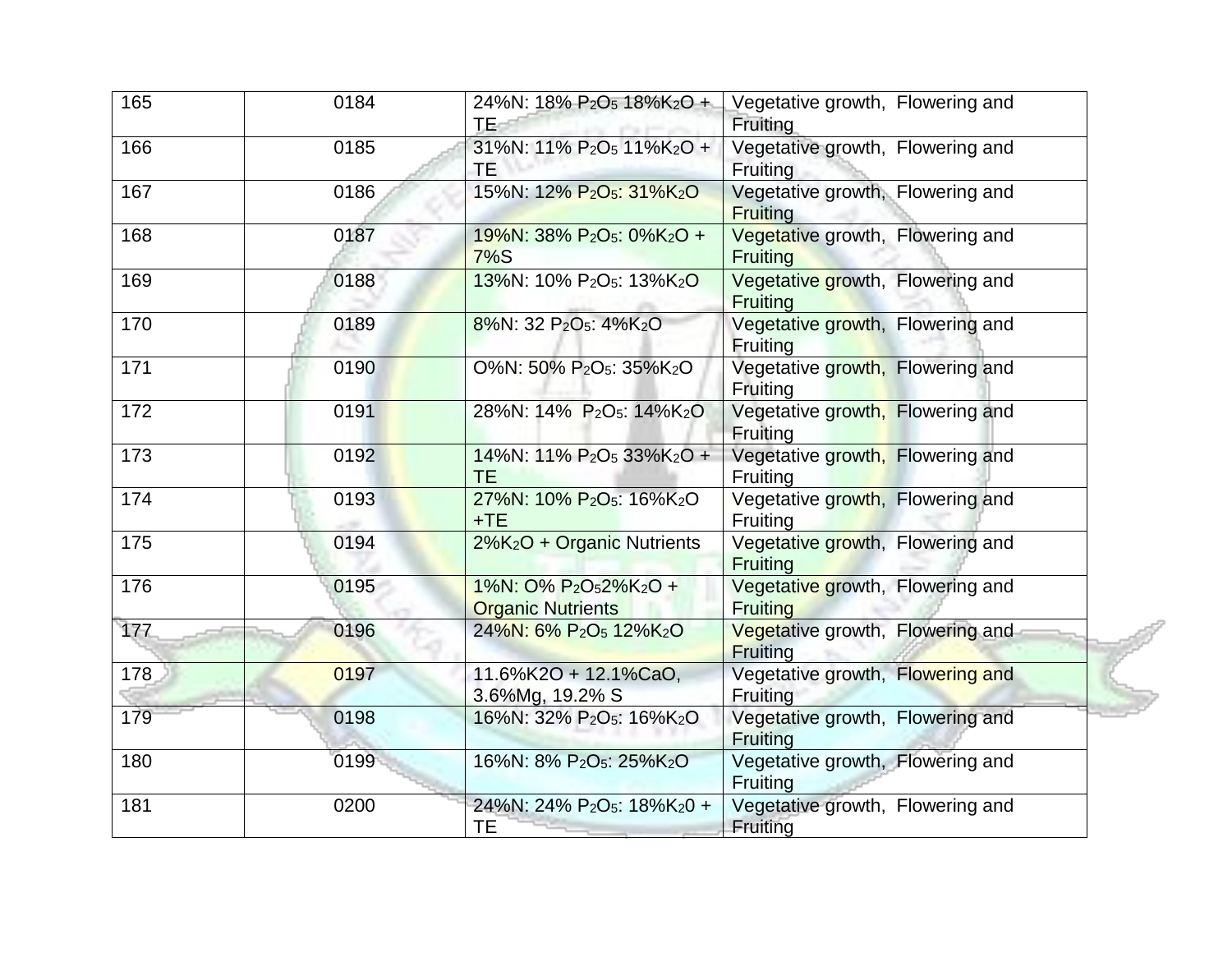| 182 | 0201 | <b>Bacterial and Algae Extract</b>                                                                                | Vegetative growth, Flowering and<br>Fruiting        |
|-----|------|-------------------------------------------------------------------------------------------------------------------|-----------------------------------------------------|
| 183 | 0202 | 15%N: 22.5%CaO                                                                                                    | Vegetative growth, Flowering and<br>Fruiting        |
| 184 | 0203 | <b>Bacterial and Algae Extract</b>                                                                                | Vegetative growth, Flowering and<br><b>Fruiting</b> |
| 185 | 0204 | <b>Etract of See Weed and Blue</b><br><b>Green Algae</b>                                                          | Vegetative growth, Flowering and<br><b>Fruiting</b> |
| 186 | 0205 | <b>Etract of See Weed and</b><br><b>Blue</b> Green Algae                                                          | Vegetative growth, Flowering and<br><b>Fruiting</b> |
| 187 | 0206 | 30% Sea Weed Extract, 4g/L<br>$Cu + Zn + Mo + B$ , 12%N:<br>20% P <sub>2</sub> O <sub>5</sub> 20%K <sub>2</sub> O | Vegetative growth, Flowering and<br><b>Fruiting</b> |
| 188 | 0207 | 8%N: 8% P <sub>2</sub> O <sub>5</sub> %K <sub>2</sub> O                                                           | Vegetative growth, Flowering and<br>Fruiting        |
| 189 | 0208 | 5%N: 10% $P_2O_5$ 3%K <sub>2</sub> O +<br>1%Zn 1%Fe, 1.5%Mn,                                                      | Vegetative growth, Flowering and<br>Fruiting        |
| 190 | 0209 | 24%N: 24% P <sub>2</sub> O <sub>5</sub> : 18%K <sub>2</sub> O<br>$+1.5\%$ Mg                                      | Vegetative growth, Flowering and<br><b>Fruiting</b> |
| 191 | 0210 | 20%N: 20% P <sub>2</sub> O <sub>5</sub> : 20%K <sub>2</sub> O                                                     | Vegetative growth, Flowering and<br><b>Fruiting</b> |
| 192 | 0211 | 5%N: 50% P <sub>2</sub> O <sub>5</sub> : 30%K <sub>2</sub> O                                                      | Vegetative growth, Flowering and<br><b>Fruiting</b> |
| 193 | 0212 | 20%N: 20% P <sub>2</sub> O <sub>5</sub> : 20%K <sub>2</sub> O<br>$+TE$                                            | Vegetative growth, Flowering and<br><b>Fruiting</b> |
| 194 | 0213 | 12%N + 5%Mg, 15% CaO                                                                                              | Vegetative growth, Flowering and<br>Fruiting        |
| 195 | 0214 | 14%N: 25% P <sub>2</sub> O <sub>5</sub> : 13%K <sub>2</sub> O<br>+3.2%Mg, 12.5%S, 1.8% Zn                         | Vegetative growth, Flowering and<br><b>Fruiting</b> |
| 196 | 0215 | O%N: 30% P <sub>2</sub> O <sub>5</sub> : 40%K <sub>2</sub> O +<br>TE                                              | Vegetative growth, Flowering and<br>Fruiting        |
| 198 | 0216 | $36\%K_2O + 25\% S$                                                                                               | Vegetative growth, Flowering and<br>Fruiting        |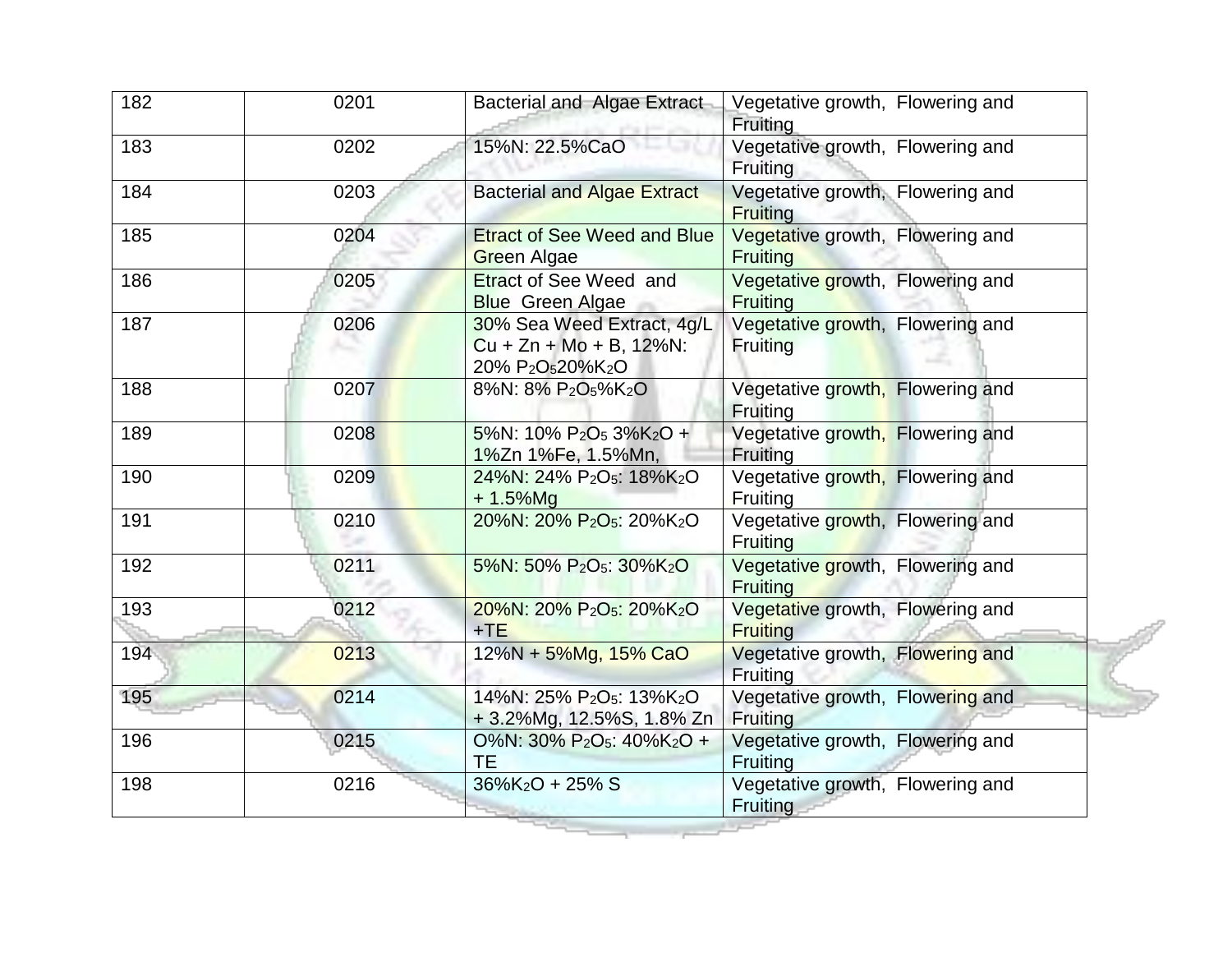| 199 | 0217 | 10%N: 50% P <sub>2</sub> O <sub>5</sub> : 10%K <sub>2</sub> O                                      | Vegetative growth, Flowering and<br>Fruiting        |
|-----|------|----------------------------------------------------------------------------------------------------|-----------------------------------------------------|
| 200 | 0218 | 40% N                                                                                              | Vegetative growth, Flowering and<br><b>Fruiting</b> |
| 201 | 0219 | $8.5\%N + 4\%B, 4\%Zn,$<br>40%C, 13.5% Amino Acid                                                  | Vegetative growth, Flowering and<br><b>Fruiting</b> |
| 202 | 0220 | 18%N: 44% P <sub>2</sub> O <sub>5</sub>                                                            | Vegetative growth, Flowering and<br>Fruiting        |
| 203 | 0221 | 15%N: 20% P <sub>2</sub> O <sub>5</sub> : 50%K <sub>2</sub> O                                      | Vegetative growth, Flowering and<br><b>Fruiting</b> |
| 204 | 0222 | 10%N: 50% P <sub>2</sub> O <sub>5</sub> : 10%K <sub>2</sub> O                                      | Vegetative growth, Flowering and<br><b>Fruiting</b> |
| 205 | 0223 | 38%CaO + 0.6%Mg                                                                                    | Vegetative growth, Flowering and<br>Fruiting        |
| 206 | 0224 | 25%CaO + 9.5%Mg                                                                                    | Vegetative growth, Flowering and<br>Fruiting        |
| 207 | 0225 | $0.1\%$ Mg, 0.4%S, 0.3%B,<br>0.3%Zn, 0.4%Fe, 0.1%Mn                                                | Vegetative growth, Flowering and<br>Fruiting        |
| 208 | 0226 | 5.6%N: 19.5% P <sub>2</sub> O <sub>5</sub> : 5%K <sub>2</sub> O<br>$+TE$                           | Vegetative growth, Flowering and<br>Fruiting        |
| 209 | 0227 | 4.9%Zn + 17% Organic<br><b>Matter</b>                                                              | Vegetative growth, Flowering and<br>Fruiting        |
| 210 | 0228 | 12%N: 24% P <sub>2</sub> O <sub>5</sub> : 12%K <sub>2</sub> O<br>+ 2%MgO, 5%S, 0.007%Zn<br>0.2%Fe, | Vegetative growth, Flowering and<br><b>Fruiting</b> |
| 211 | 0229 | Streptomycetes sp,<br>Lactobacillus sp, Rhizobium<br>sp                                            | Vegetative growth, Flowering and<br>Fruiting        |
| 212 | 0230 | Streptomycetes sp,<br>Lactobacillus sp, Rhizobium<br>sp                                            | Vegetative growth, Flowering and<br>Fruiting        |
| 213 | 0231 | 19%N: 19% P <sub>2</sub> O <sub>5</sub> : 10%K <sub>2</sub> O                                      | Vegetative growth, Flowering and<br>Fruiting        |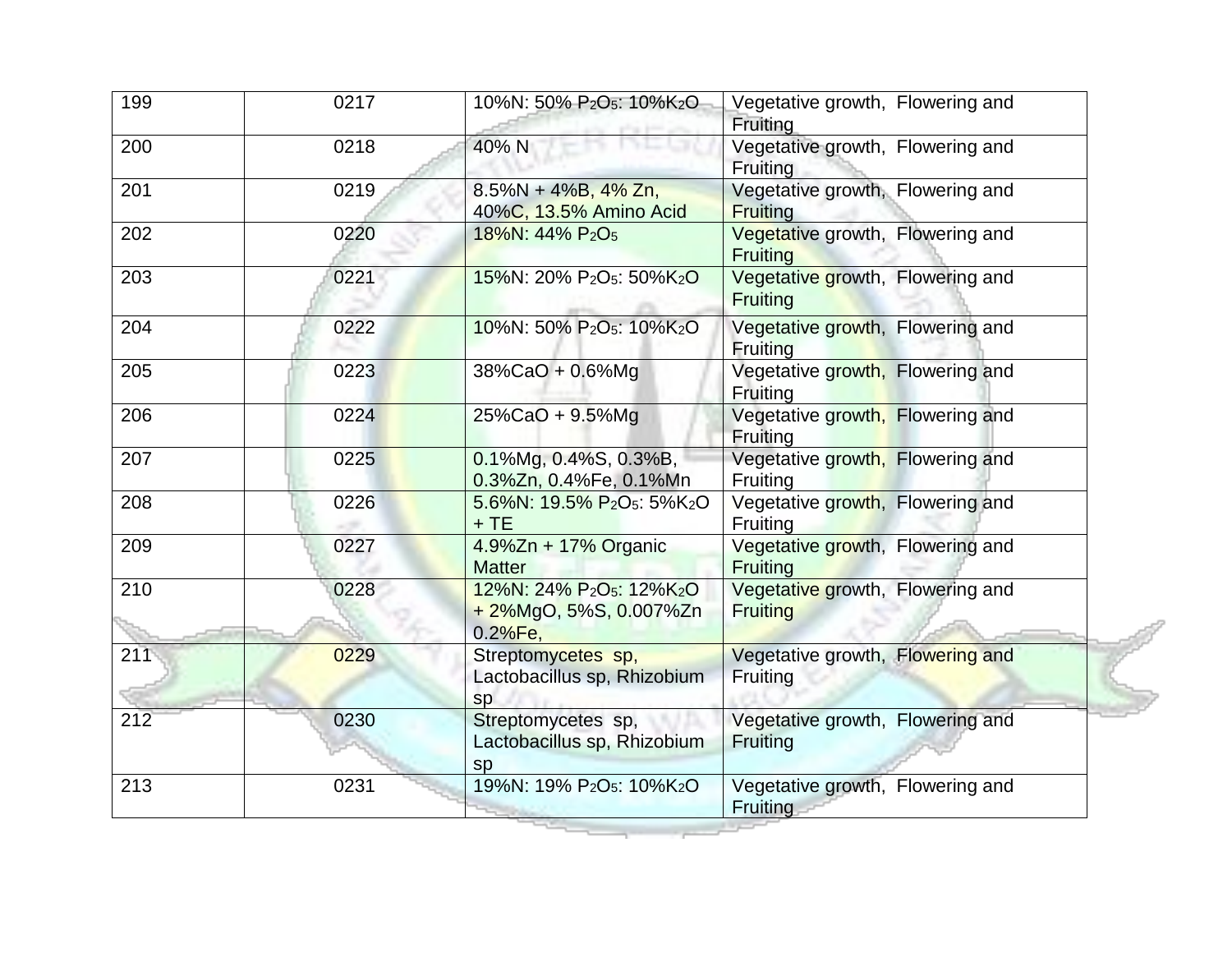| 214 | 0232 | 8.5% S                                                                                                                 | Vegetative growth, Flowering and<br>Fruiting        |
|-----|------|------------------------------------------------------------------------------------------------------------------------|-----------------------------------------------------|
| 215 | 0233 | 1.1%N: 0.13% P2O <sub>5</sub> :<br>3.9%K <sub>2</sub> O +0.58%CaO,<br>0.48%Mg, 0.38%S, 29.45%<br><b>Organic Matter</b> | Vegetative growth, Flowering and<br>Fruiting        |
| 216 | 0235 | 51.5% P <sub>2</sub> O <sub>5</sub> : 34%K <sub>2</sub> O                                                              | Vegetative growth, Flowering and<br><b>Fruiting</b> |
| 217 | 0236 | 0.5%B, 051%Zn, 0.31%(6-<br>BA)                                                                                         | Vegetative growth, Flowering and<br><b>Fruiting</b> |
| 218 | 0237 | 0.62%IBA                                                                                                               | Vegetative growth, Flowering and<br><b>Fruiting</b> |
| 219 | 0238 | 0.4% Cytokinin                                                                                                         | Vegetative growth, Flowering and<br>Fruiting        |
| 220 | 0239 | 0.005%CaO, 0.007%Mg,<br>1.62%Zn 22%Fe, 0.001%<br>Cu, 0.24%Mn,                                                          | Vegetative growth, Flowering and<br>Fruiting        |
| 221 | 0240 | $18\%K_2O + 0.2\% B$                                                                                                   | Vegetative growth, Flowering and<br>Fruiting        |
| 222 | 0241 | 10%CaO, 0.2%B, 6% Amino<br>acid                                                                                        | Vegetative growth, Flowering and<br><b>Fruiting</b> |
| 223 | 0242 | $3\%N + 9\%B$ , 30% OM                                                                                                 | Vegetative growth, Flowering and<br>Fruiting        |
| 224 | 0243 | 1.5%Zn, 0.5%Mn                                                                                                         | Vegetative growth, Flowering and<br><b>Fruiting</b> |
| 225 | 0244 | 6.5%Cu                                                                                                                 | Vegetative growth, Flowering and<br>Fruiting        |
| 226 | 0245 | 1%Zn, 0.5%B, 2%Fe,<br>0.5%Cu, 1%Mn                                                                                     | Vegetative growth, Flowering and<br>Fruiting        |
| 227 | 0246 | 8%N: 9% P <sub>2</sub> O <sub>5</sub> : 13%K <sub>2</sub> O                                                            | Vegetative growth, Flowering and<br>Fruiting        |
| 228 | 0247 | 3%N: 2%K <sub>2</sub> O                                                                                                | Vegetative growth, Flowering and<br>Fruiting        |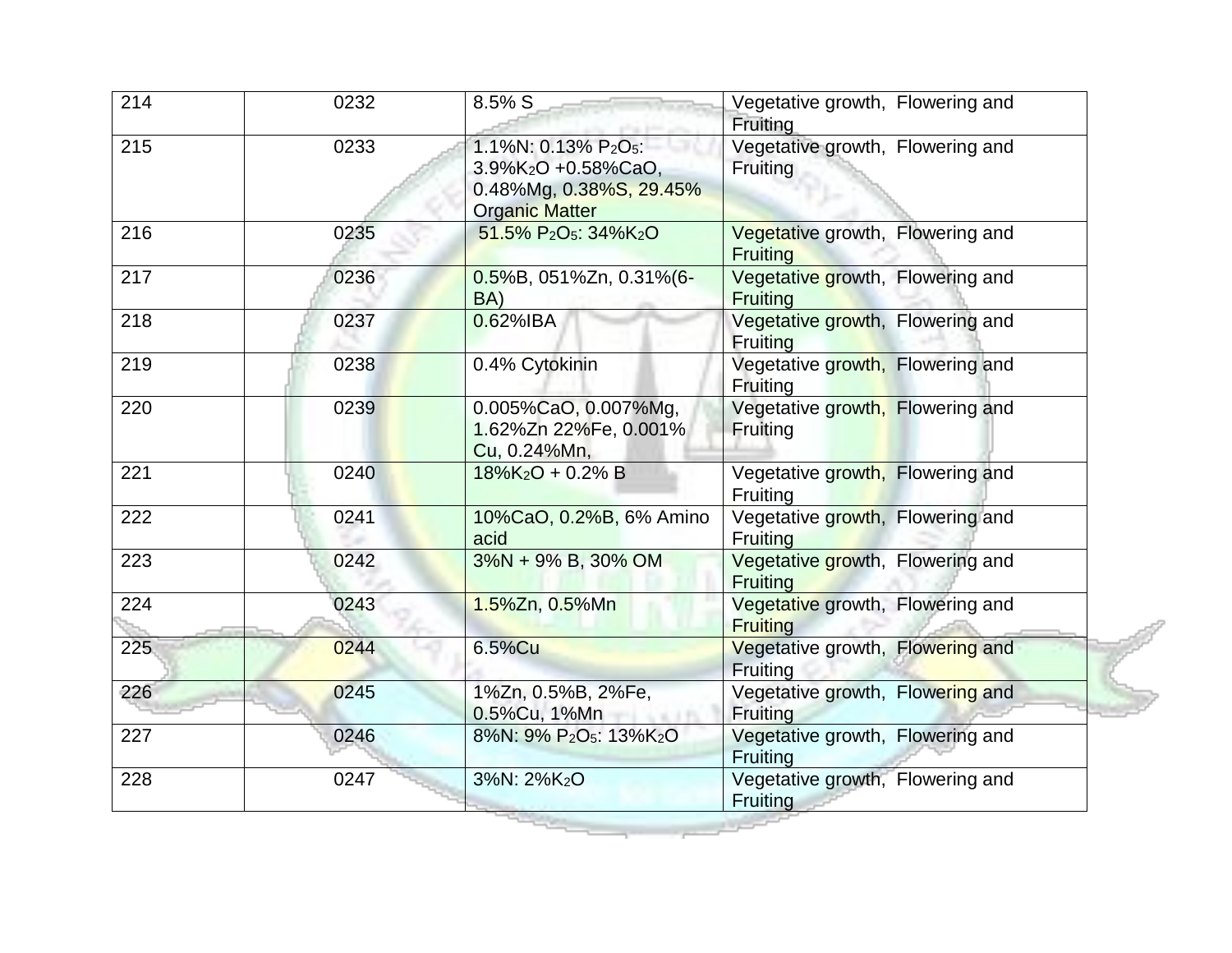| 229 | 0248 | 30% P <sub>2</sub> O <sub>5</sub>                                                                                            | Vegetative growth, Flowering and<br>Fruiting        |
|-----|------|------------------------------------------------------------------------------------------------------------------------------|-----------------------------------------------------|
| 230 | 0249 | 30% Humic acid + 10%<br>Ascorbic acid                                                                                        | Vegetative growth, Flowering and<br>Fruiting        |
| 231 | 0250 | 1.4%N: 0.3% P <sub>2</sub> O <sub>5</sub> : 0.7%K <sub>2</sub> O<br>$+2.5\%$ OM                                              | Vegetative growth, Flowering and<br><b>Fruiting</b> |
| 232 | 0251 | $2.5\%$ Cu                                                                                                                   | Vegetative growth, Flowering and<br><b>Fruiting</b> |
| 233 | 0252 | 2.35%N: 4.44% P2O <sub>5</sub> :<br>$1.75\%K_2O + TE$                                                                        | Vegetative growth, Flowering and<br><b>Fruiting</b> |
| 234 | 0253 | 18%N: 9%P: 27%K                                                                                                              | Vegetative growth, Flowering and<br><b>Fruiting</b> |
| 235 | 0255 | 30%N: 10% P <sub>2</sub> O <sub>5</sub> : 10%K <sub>2</sub> O<br>$+TE$                                                       | Vegetative growth, Flowering and<br>Fruiting        |
| 236 | 0256 | 15%N: 5% P <sub>2</sub> O <sub>5</sub> : 35%K <sub>2</sub> O +<br>TE                                                         | Vegetative growth, Flowering and<br>Fruiting        |
| 237 | 0257 | 28%N: 8% P <sub>2</sub> O <sub>5</sub> : 9%K <sub>2</sub> O +<br><b>TE</b>                                                   | Vegetative growth, Flowering and<br>Fruiting        |
| 238 | 0258 | 12%N: 10% P <sub>2</sub> O <sub>5</sub> : 10%K <sub>2</sub> O<br>$+TE$                                                       | Vegetative growth, Flowering and<br>Fruiting        |
| 239 | 0259 | 5%N: 7.5% P <sub>2</sub> O <sub>5</sub> 5%K <sub>2</sub> O +<br>5%Mg 5%S, 5%B, 5%Zn,<br>0.1%Fe, 0.1%Cu, 0.1%Mn,<br>$0.1%$ Mo | Vegetative growth, Flowering and<br>Fruiting        |
| 240 | 0260 | 0%N: 29.5% P <sub>2</sub> O <sub>5</sub> : 5%K <sub>2</sub> O+<br>$2.7\%$ MgO + $3.1\%$ Zn                                   | Vegetative growth, Flowering and<br><b>Fruiting</b> |
| 241 | 0261 | Conc. Zinc micronutrient                                                                                                     | Vegetative growth, Flowering and<br>Fruiting        |
| 242 | 0262 | 10.9%B                                                                                                                       | Vegetative growth, Flowering and<br>Fruiting        |
| 243 | 0263 | 33% Cu                                                                                                                       | Vegetative growth, Flowering and<br>Fruiting        |
| 244 | 0264 | 18%N: 6% P <sub>2</sub> O <sub>5</sub> : 9%K <sub>2</sub> 0                                                                  | Vegetative growth, Flowering and<br><b>Fruiting</b> |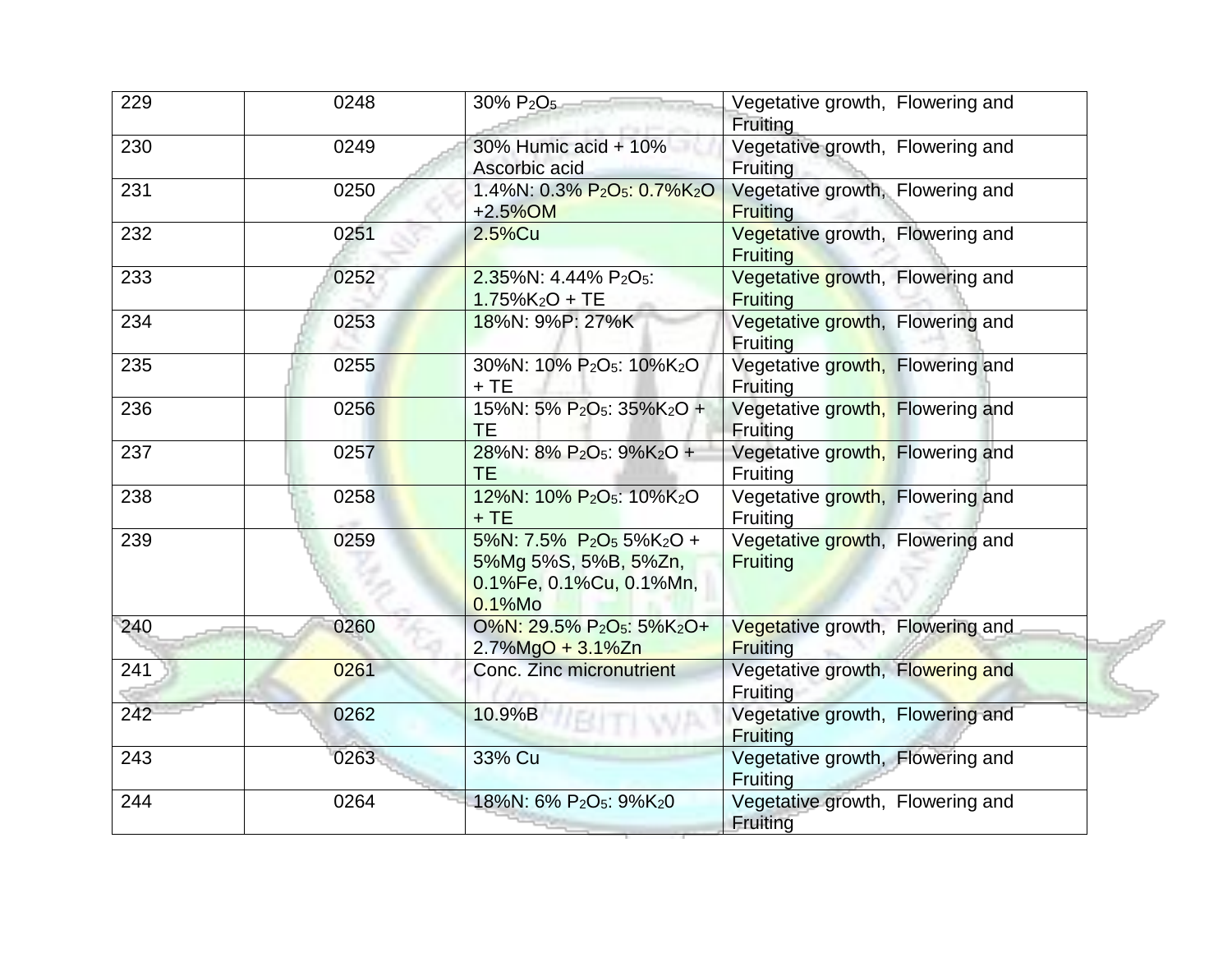| 245 | 0265 | 28%N: 8% P <sub>2</sub> O <sub>5</sub> : 9%K <sub>2</sub> O +<br>4%B                            | Vegetative growth, Flowering and<br>Fruiting        |
|-----|------|-------------------------------------------------------------------------------------------------|-----------------------------------------------------|
| 246 | 0266 | 11%N: 7% P <sub>2</sub> O <sub>5</sub> : 7%K <sub>2</sub> O                                     | Vegetative growth, Flowering and<br><b>Fruiting</b> |
| 247 | 0267 | 25%N                                                                                            | Vegetative growth, Flowering and<br><b>Fruiting</b> |
| 248 | 0268 | 5%N: 25% P <sub>2</sub> O <sub>5</sub>                                                          | Vegetative growth, Flowering and<br><b>Fruiting</b> |
| 249 | 0269 | $2\%K_2O$ + Organic nutrients                                                                   | Vegetative growth, Flowering and<br><b>Fruiting</b> |
| 250 | 0270 | 3%N: 15% P <sub>2</sub> O <sub>5</sub> +10%Zn                                                   | Vegetative growth, Flowering and<br><b>Fruiting</b> |
| 251 | 0271 | 5%N: 0% P <sub>2</sub> O <sub>5</sub> : 5%K <sub>2</sub> O<br>$+25%$ OM + TE                    | Vegetative growth, Flowering and<br>Fruiting        |
| 252 | 0272 | 0.5%B, 4%Zn, 4%Fe,<br>0.5%Cu 2%Mn                                                               | Vegetative growth, Flowering and<br>Fruiting        |
| 253 | 0273 | $30\%K_2O$                                                                                      | Vegetative growth, Flowering and<br><b>Fruiting</b> |
| 254 | 0274 | 1.6%N: 0.5% P2O <sub>5</sub> :<br>$0.5\%$ K2O + 60%OM                                           | Vegetative growth, Flowering and<br><b>Fruiting</b> |
| 255 | 0275 | 11%N: 22% P <sub>2</sub> O <sub>5</sub> : 21%K <sub>2</sub> O<br>+4%S, 1%B +0.1%zn              | Vegetative growth, Flowering and<br><b>Fruiting</b> |
| 256 | 0276 | 10%N: 18% P <sub>2</sub> O <sub>5</sub> : 24%K <sub>2</sub> O<br>+7%CaO, 0.5%MgO,<br>7%S, 0.1%B | Vegetative growth, Flowering and<br><b>Fruiting</b> |
| 257 | 0277 | 27%N: 10% P <sub>2</sub> O <sub>5</sub> : 0%K <sub>2</sub> 0 +<br>15%CaO                        | Vegetative growth, Flowering and<br>Fruiting        |
| 258 | 0278 | 8%N: 17% P <sub>2</sub> O <sub>5</sub> : 2%K <sub>2</sub> O                                     | Vegetative growth, Flowering and<br><b>Fruiting</b> |
| 259 | 0279 | 08%N: 05% P <sub>2</sub> O <sub>5</sub> : 30K <sub>2</sub> O                                    | Vegetative growth, Flowering and<br>Fruiting        |
| 260 | 0280 | 31%N: 10% P <sub>2</sub> O <sub>5</sub> : 8%K <sub>2</sub> O +<br>TE.                           | Vegetative growth, Flowering and<br>Fruiting        |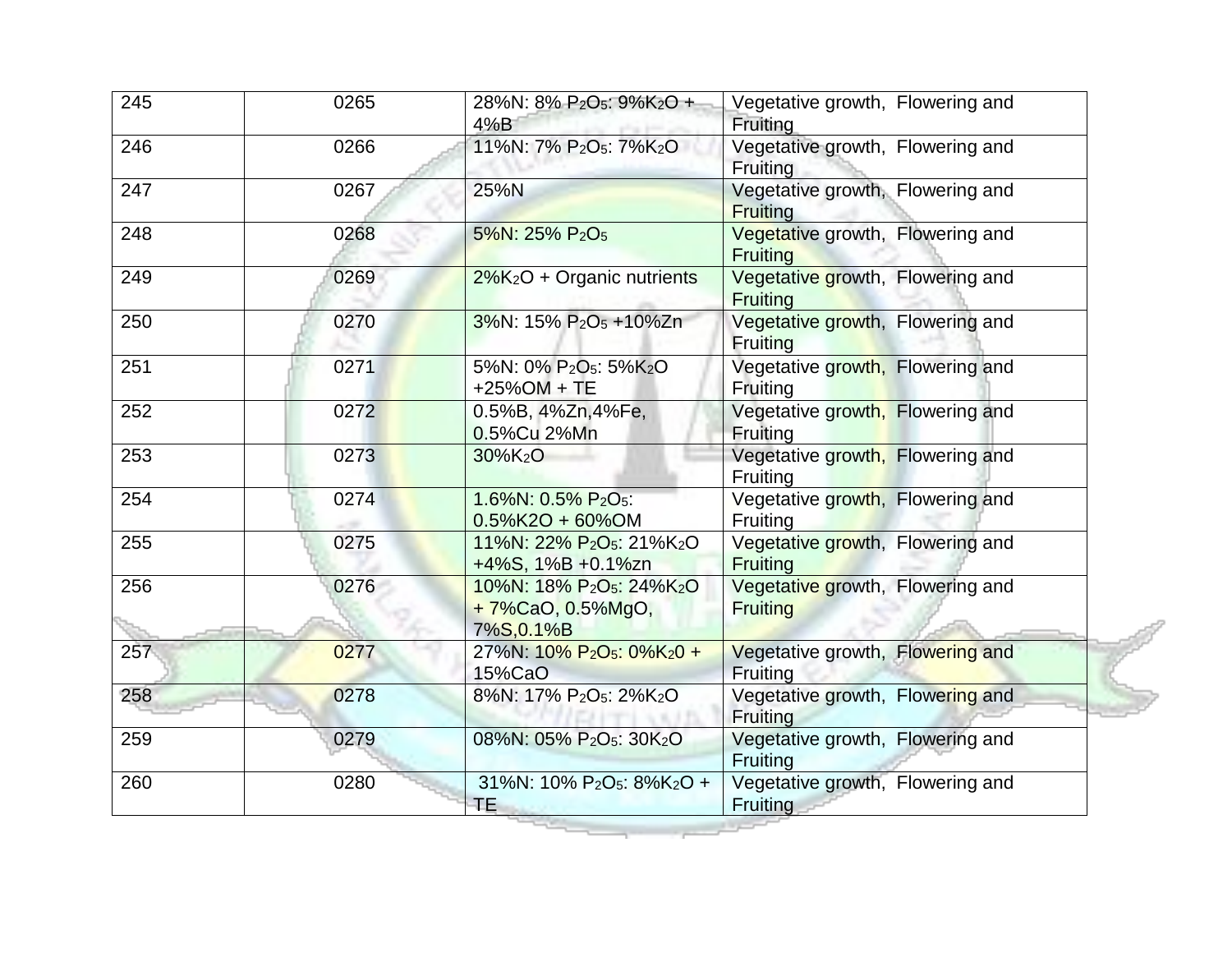| 261 | 0281 | Bradyrhizobium Japonicum                                                                                              | Vegetative growth, Flowering and<br>Fruiting        |
|-----|------|-----------------------------------------------------------------------------------------------------------------------|-----------------------------------------------------|
| 262 | 0282 | 20%N: 20% P <sub>2</sub> O <sub>5</sub> : 20%K <sub>2</sub> 0<br>$+TE$                                                | Vegetative growth, Flowering and<br>Fruiting        |
| 263 | 0283 | 15%N: 30% P <sub>2</sub> O <sub>5</sub> :15%K <sub>2</sub> O +<br>$1\%$ MgO + TE                                      | Vegetative growth, Flowering and<br><b>Fruiting</b> |
| 264 | 0284 | 30%N: 10% P <sub>2</sub> O <sub>5</sub> : 10%K <sub>2</sub> O<br>$+0.7%$ MgO + TE                                     | Vegetative growth, Flowering and<br>Fruiting        |
| 265 | 0285 | 10%N: 10% P <sub>2</sub> O <sub>5</sub> : 40%K <sub>2</sub> O<br>$+ 1\%$ MgO + TE                                     | Vegetative growth, Flowering and<br>Fruiting        |
| 266 | 0283 | 15%N: 30% P <sub>2</sub> O <sub>5</sub> :15%K <sub>2</sub> O +<br>$1\%$ MgO + TE                                      | Vegetative growth, Flowering and<br>Fruiting        |
| 267 | 0284 | 30%N: 10% P <sub>2</sub> O <sub>5</sub> : 10%K <sub>2</sub> O<br>$+0.7\%$ MgO + TE                                    | Vegetative growth, Flowering and<br>Fruiting        |
| 268 | 0285 | 10%N: 10% P <sub>2</sub> O <sub>5</sub> : 40%K <sub>2</sub> O<br>+ 1% MgO + TE                                        | Vegetative growth, Flowering and<br>Fruiting        |
| 269 | 0286 | 12%N: $45\%$ P <sub>2</sub> O <sub>5</sub> + 5% S +<br>1% Zn                                                          | Vegetative growth, Flowering and<br><b>Fruiting</b> |
| 270 | 0287 | 0.05%Fulvic Acid                                                                                                      | Vegetative growth, Flowering and<br><b>Fruiting</b> |
| 271 | 0288 | $10\%N + 17\%CaO,$<br>14%Mg, 0.1%B                                                                                    | Vegetative growth, Flowering and<br><b>Fruiting</b> |
| 272 | 0289 | $30\%$ Humic acid + 10%<br>Ascorbic acid                                                                              | Vegetative growth, Flowering and<br><b>Fruiting</b> |
| 273 | 0290 | 30% Zn + 30% Cu                                                                                                       | Vegetative growth, Flowering and<br>Fruiting        |
| 274 | 0291 | 7%N: 7% P2O5: 7% K2O                                                                                                  | Vegetative growth, Flowering and<br><b>Fruiting</b> |
| 275 | 0292 | 19.87%N: 11.74% P <sub>2</sub> O <sub>5</sub> :<br>$11.11\%K_2O + 0.001\%Zn$ ,<br>$0.04\%Fe + 0.009\%Cu,$<br>0.026%Mn | Vegetative growth, Flowering and<br>Fruiting        |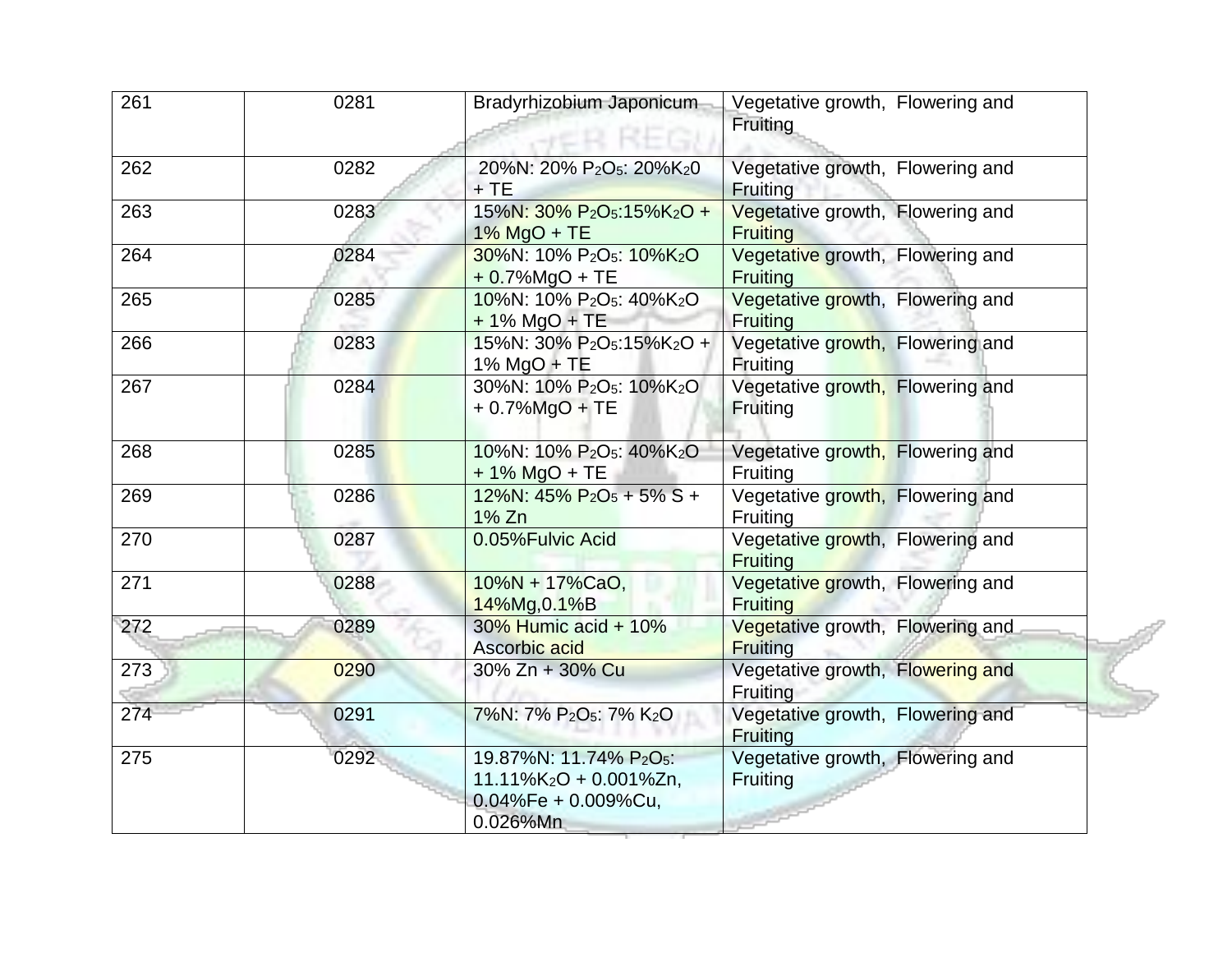| 276 | 0293 | 3.67%N: 2.25%P2O5:<br>$0.7\%K_2O + 0.3\%Ca$<br>$0.07\%$ Mg                            | Vegetative growth, Flowering and<br>Fruiting        |
|-----|------|---------------------------------------------------------------------------------------|-----------------------------------------------------|
| 277 | 0294 | $2.93\%N + 6.99\%Mn$                                                                  | Vegetative growth, Flowering and<br>Fruiting        |
| 278 | 0295 | $29\% P_2O_5 + 21.6\%K_2O$                                                            | Vegetative growth, Flowering and<br><b>Fruiting</b> |
| 279 | 0296 | $3\%N + 29\% P_2O_5$                                                                  | Vegetative growth, Flowering and<br>Fruiting        |
| 280 | 0297 | 10%B                                                                                  | Vegetative growth, Flowering and<br>Fruiting        |
| 281 | 0298 | $0.02\%$ K <sub>2</sub> O + 0.01%CaO +<br>$0.06%$ Na                                  | Vegetative growth, Flowering and<br>Fruiting        |
| 282 | 0299 | 0.06%N: 0.01% P <sub>2</sub> O <sub>5</sub> :<br>$0.15\%$ K <sub>2</sub> O + 0.03%CaO | Vegetative growth, Flowering and<br>Fruiting        |
| 283 | 0300 | 2.5%N: 0.3% P <sub>2</sub> O <sub>5</sub> :<br>$0.12\%K_2O + Te$                      | Vegetative growth, Flowering and<br>Fruiting        |
| 284 | 0301 | 0.15%Zn, 0.5%Fe, 0.05%Cu                                                              | Vegetative growth, Flowering and<br>Fruiting        |
| 285 | 0302 | 18%N: 20% P <sub>2</sub> O <sub>5</sub> : 21%K <sub>2</sub> O<br>$+TE$                | Vegetative growth, Flowering and<br>Fruiting        |
| 286 | 0303 | 12%N: 12% P <sub>2</sub> O <sub>5</sub> : 12%K <sub>2</sub> O<br>$+TE$                | Vegetative growth, Flowering and<br><b>Fruiting</b> |
| 287 | 0304 | 6%Fe                                                                                  | Vegetative growth, Flowering and<br><b>Fruiting</b> |
| 288 | 0305 | 4.1%MgO, 1.12%B, 2.9%Zn<br>5.4%Fe, 0.67%Cu,<br>2.83%Mn, 0.048%Mo                      | Vegetative growth, Flowering and<br>Fruiting        |
| 289 | 0306 | 0%N: 45% P <sub>2</sub> O <sub>5</sub> : 55%K <sub>2</sub> O                          | Vegetative growth, Flowering and<br>Fruiting        |
| 290 | 0307 | 2%MgO, 1.5%B, 4%Zn,<br>4%Fe, 0.5%Cu, 3%Mn,<br>0.05%Mo                                 | Vegetative growth, Flowering and<br>Fruiting        |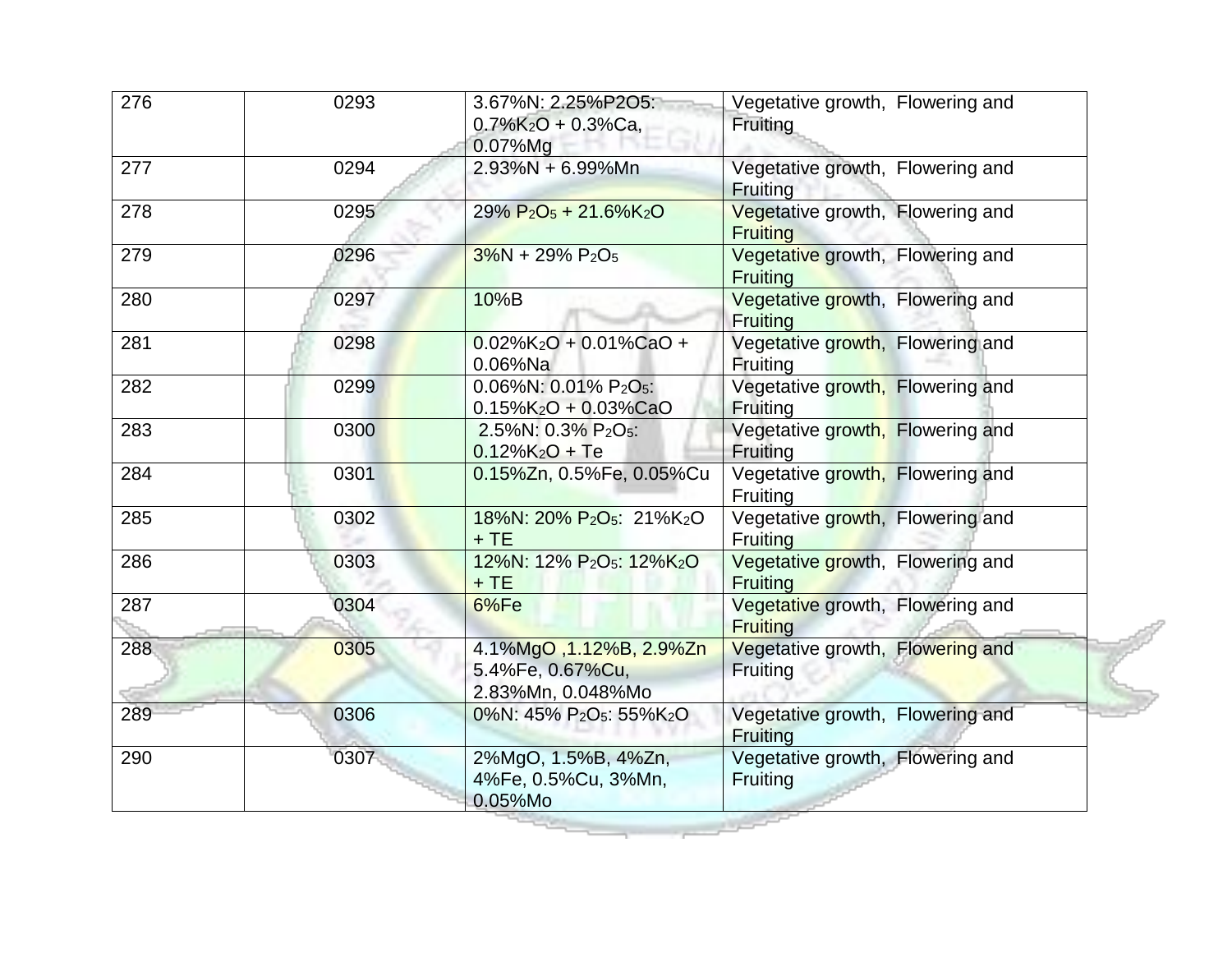| 291 | 0308 | 12%N: 12% P <sub>2</sub> O <sub>5</sub> : 44%K <sub>2</sub> O<br>$+3\%$ MgO + TE                                             | Vegetative growth, Flowering and<br>Fruiting        |
|-----|------|------------------------------------------------------------------------------------------------------------------------------|-----------------------------------------------------|
| 293 | 0309 | 24%N: 24%P2O5: 14%K2O                                                                                                        | Vegetative growth, Flowering and<br><b>Fruiting</b> |
| 294 | 0310 | 32%N: 10% P <sub>2</sub> O <sub>5</sub> : 20%K <sub>2</sub> O<br>+20%S, 2%B 2%Zn,<br>2.8%Fe, 3.7%Cu, 2.7%Mn,<br>2%Mo, 2.8%Co | Vegetative growth, Flowering and<br><b>Fruiting</b> |
| 295 | 0311 | 16%N: 10% P <sub>2</sub> O <sub>5</sub> : 22%K <sub>2</sub> O                                                                | Vegetative growth, Flowering and<br><b>Fruiting</b> |
| 296 | 0312 | $12.17\%K_2O + 71.07\%$<br><b>Humic acid</b>                                                                                 | Vegetative growth, Flowering and<br><b>Fruiting</b> |
| 297 | 0313 | 24%N: 24% P <sub>2</sub> O <sub>5</sub> : 18%K <sub>2</sub> O<br>+4%Mg, 4%S, TE                                              | Vegetative growth, Flowering and<br><b>Fruiting</b> |
| 298 | 0314 | 12%N: 45% P <sub>2</sub> O <sub>5</sub> : 20%K <sub>2</sub> O<br>+ 2%CaO, 4%Mg, TE                                           | Vegetative growth, Flowering and<br>Fruiting        |
| 299 | 0315 | 15%N: 10% P <sub>2</sub> O <sub>5</sub> : 45%K <sub>2</sub> O<br>+4%Mg, 4%S, TE                                              | Vegetative growth, Flowering and<br>Fruiting        |
| 300 | 0316 | 12%N +18%CaO, 3%Mg,<br>1%B, 2% Amin acid                                                                                     | Vegetative growth, Flowering and<br><b>Fruiting</b> |
| 301 | 0317 | 19%N: 19% P <sub>2</sub> O <sub>5</sub> : 19%K <sub>2</sub> O<br>$+ Mg + TE$                                                 | Vegetative growth, Flowering and<br><b>Fruiting</b> |
| 302 | 0318 | $12\%$ N: 6%K <sub>2</sub> O + 40%SO3                                                                                        | Vegetative growth, Flowering and<br><b>Fruiting</b> |
| 303 | 0319 | 15%N: 24% P <sub>2</sub> O <sub>5</sub> : 12%K <sub>2</sub> O                                                                | Vegetative growth, Flowering and<br><b>Fruiting</b> |
| 304 | 0320 | 20%N: 20% P <sub>2</sub> O <sub>5</sub> : 18%K <sub>2</sub> O<br>$+TE$                                                       | Vegetative growth, Flowering and<br>Fruiting        |
| 305 | 0321 | 5.65%N: 0.9% P2O5:<br>4.61%K2O                                                                                               | Vegetative growth, Flowering and<br><b>Fruiting</b> |
| 306 | 0322 | 20%N: 5% P <sub>2</sub> O <sub>5</sub> : 35%K <sub>2</sub> O                                                                 | Vegetative growth, Flowering and<br>Fruiting        |
| 207 | 0323 | 23%K <sub>2</sub> O + 11%MgO                                                                                                 | Vegetative growth, Flowering and<br>Fruiting        |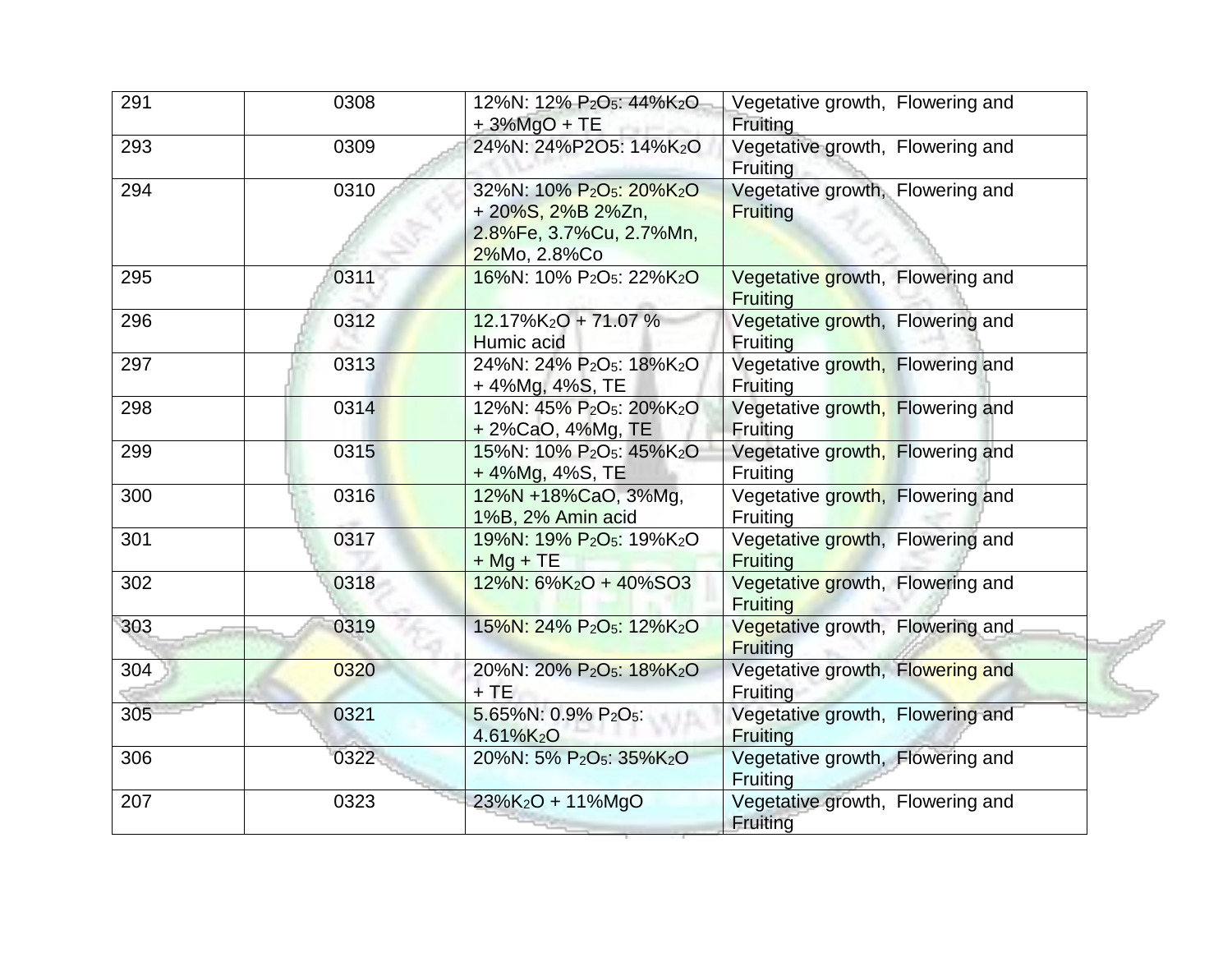| 308 | 0324 | 15%N: 10%P2O5: 45%K2O                                                                                                                                                     | Vegetative growth, Flowering and<br>Fruiting        |
|-----|------|---------------------------------------------------------------------------------------------------------------------------------------------------------------------------|-----------------------------------------------------|
| 309 | 0325 | 31%N: 11% P <sub>2</sub> O <sub>5</sub> : 15%K <sub>2</sub> O                                                                                                             | Vegetative growth, Flowering and<br><b>Fruiting</b> |
| 310 | 0326 | 15%N: 10% $P_2O_5$ 45%K <sub>2</sub> O +<br>4%MgO, 4%S,                                                                                                                   | Vegetative growth, Flowering and<br><b>Fruiting</b> |
| 311 | 0327 | 12%N: 12% P <sub>2</sub> O <sub>5</sub> : 12%K <sub>2</sub> O                                                                                                             | Vegetative growth, Flowering and<br><b>Fruiting</b> |
| 312 | 0328 | 12%N                                                                                                                                                                      | Vegetative growth, Flowering and<br><b>Fruiting</b> |
| 313 | 0329 | 15%N: 15% P <sub>2</sub> O <sub>5</sub> 15%K <sub>2</sub> O +<br><b>TE</b>                                                                                                | Vegetative growth, Flowering and<br><b>Fruiting</b> |
| 314 | 0330 | 19%N: 19% P <sub>2</sub> O <sub>5</sub> : 10%K <sub>2</sub> O                                                                                                             | Vegetative growth, Flowering and<br>Fruiting        |
| 315 | 0331 | 19%N: 19% P <sub>2</sub> O <sub>5</sub> 19%K <sub>2</sub> O +<br>MgO, TE                                                                                                  | Vegetative growth, Flowering and<br>Fruiting        |
| 316 | 0332 | $2.3\% N + 18.6\% C/N$ , 42.8%<br>OC, 38% OM,                                                                                                                             | Vegetative growth, Flowering and<br>Fruiting        |
| 317 | 0333 | 2% N: 0.1% P <sub>2</sub> O <sub>5</sub> : 4% K <sub>2</sub> O +<br>8 g/l Mg, 20 g/l Amino Acid,<br>200 g/l Organic Matter, 8 g/l<br>Humic Acid, 120 g/l Organic<br>Sugar | Vegetative growth, Flowering and<br>Fruiting        |
| 318 | 0334 | $1.7\% N + 2.1\% MgO, 2.07\%$<br>B, 0.02% Mo, 2.84% H <sub>2</sub> SO <sub>3</sub>                                                                                        | Vegetative growth, Flowering and<br><b>Fruiting</b> |
| 319 | 0335 | 38%N: 5% P <sub>2</sub> O <sub>5</sub> : 5%K2O                                                                                                                            | Vegetative growth, Flowering and<br>Fruiting        |
| 320 | 0336 | 13%N: 40% P <sub>2</sub> O <sub>5</sub> : 13%K <sub>2</sub> O<br>$+TE$                                                                                                    | Vegetative growth, Flowering and<br>Fruiting        |
| 321 | 0337 | 8%N: 2% P <sub>2</sub> O <sub>5</sub> : 8% K <sub>2</sub> O                                                                                                               | Vegetative growth, Flowering and<br>Fruiting        |
| 322 | 0338 | 2%N: 11% P <sub>2</sub> O <sub>5</sub> : 11% K <sub>2</sub> O                                                                                                             | Vegetative growth, Flowering and<br><b>Fruiting</b> |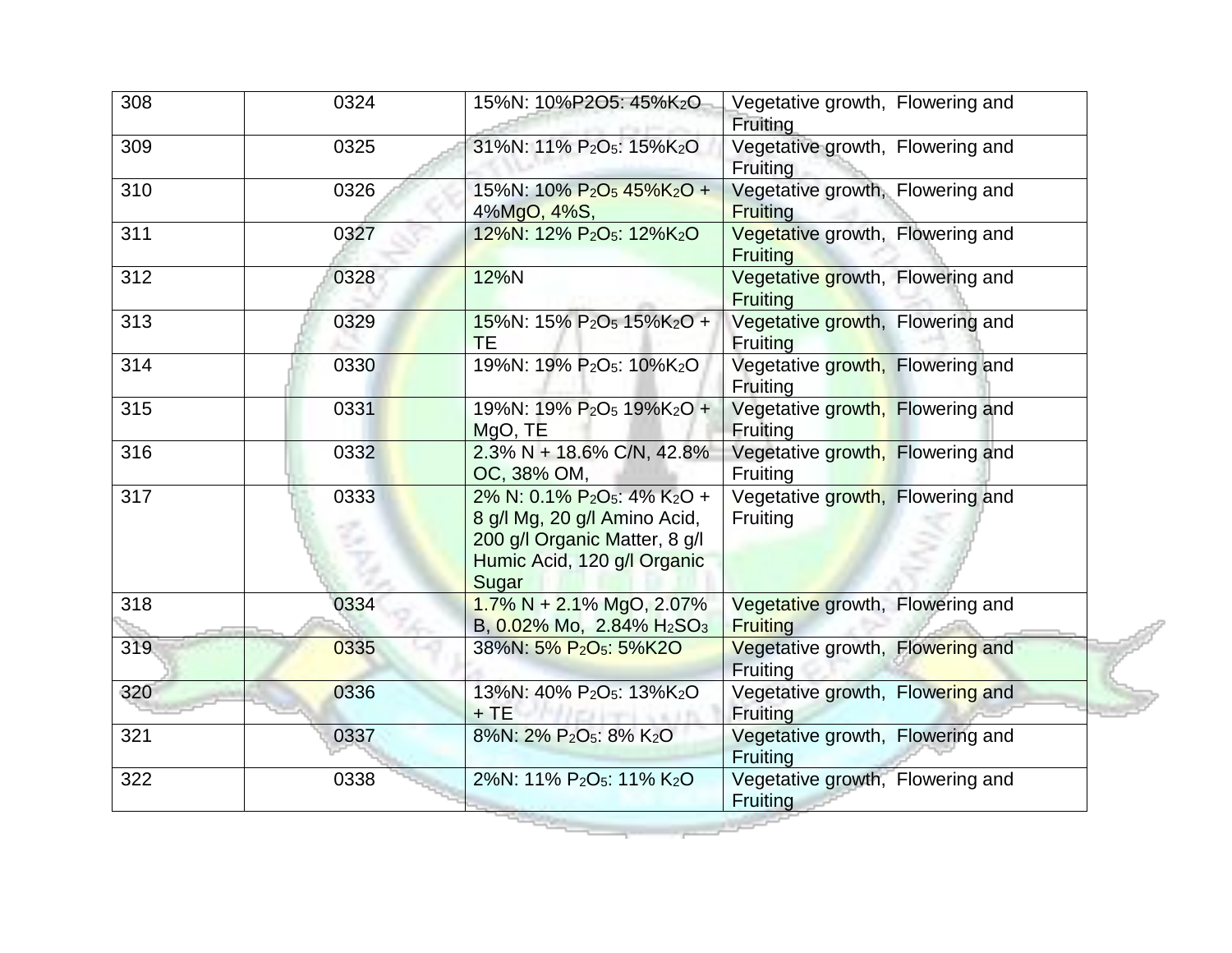| 323 | 0339 | 12%N: 18% P <sub>2</sub> O <sub>5</sub> : 12% K <sub>2</sub> O                                     | Vegetative growth, Flowering and<br>Fruiting        |
|-----|------|----------------------------------------------------------------------------------------------------|-----------------------------------------------------|
| 324 | 0340 | 12%N: 18% P <sub>2</sub> O <sub>5</sub> : 12% K <sub>2</sub> O                                     | Vegetative growth, Flowering and<br>Fruiting        |
| 325 | 0341 | 5%N: 5% P <sub>2</sub> O <sub>5</sub> : 45% K <sub>2</sub> O +<br><b>TE</b>                        | Vegetative growth, Flowering and<br><b>Fruiting</b> |
| 326 | 0342 | 14.8%N: 8.87% P <sub>2</sub> O <sub>5</sub> :<br>$15.86\%$ K2O + 1.93% S                           | Vegetative growth, Flowering and<br><b>Fruiting</b> |
| 327 | 0343 | 19%N: 10% P <sub>2</sub> O <sub>5</sub> : 8% K <sub>2</sub> O                                      | Vegetative growth, Flowering and<br>Fruiting        |
| 328 | 0344 | 15%N: 4.4% P <sub>2</sub> O <sub>5</sub> : 1.8%<br>K <sub>2</sub> O                                | Vegetative growth, Flowering and<br><b>Fruiting</b> |
| 329 | 0345 | 10%N: 18%P: 24%K:<br>+0.5%Mg, 7%S, 0.012%Bo,<br>3%Xca                                              | Vegetative growth, Flowering and<br>Fruiting        |
| 330 | 0346 | 20%N: 20%P: 20%K +<br>100ppm Zn, 800ppm Fe,<br>140ppm Cu, 150ppm Mn                                | Vegetative growth, Flowering and<br>Fruiting        |
| 331 | 0347 | 16.2%Zn: <0.01%As:<br><6.47%Cd: <24.1%Pb                                                           | Vegetative growth, Flowering and<br>Fruiting        |
| 332 | 0348 | 2.9%N                                                                                              | Vegetative growth, Flowering and<br><b>Fruiting</b> |
| 333 | 0349 | 17%N:14%P:34%K<br>$+0.03%B,$<br>0.06%Zn,0.01%Fe,0.05%Cu,<br>0.05%Mn, 0.001%Mo,<br>0.007%Amino Acid | Vegetative growth, Flowering and<br><b>Fruiting</b> |
| 334 | 0351 | 19%N: 19% P <sub>2</sub> O <sub>5</sub> : 19% K <sub>2</sub> O                                     | Vegetative growth, Flowering and<br>Fruiting        |
| 335 | 0352 | 11%Mo                                                                                              | Vegetative growth, Flowering and<br>Fruiting        |
| 335 | 0353 | 1.50% 1-Dodecane Sulfonic<br>acid sodium salts                                                     | Vegetative growth, Flowering and<br>Fruiting        |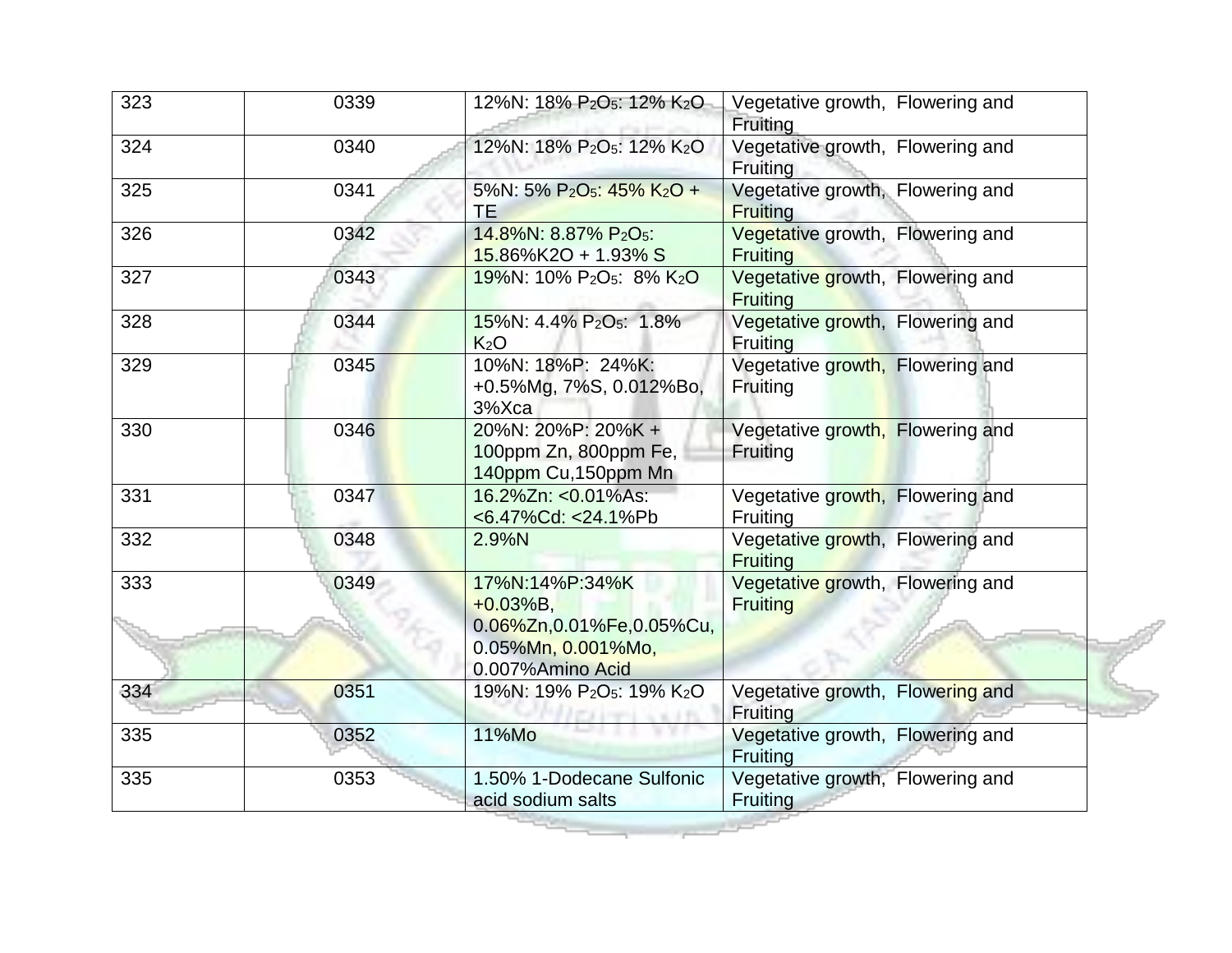| 336 | 0354 | 14N%: 9%P: 5%K +2%Mg                                                          | Vegetative growth, Flowering and<br>Fruiting          |
|-----|------|-------------------------------------------------------------------------------|-------------------------------------------------------|
| 337 | 0355 | $40\%N + 6\%S$                                                                | Vegetative growth, Flowering and<br>Fruiting          |
| 338 | 0356 | 6.98%N: 3.88%P: 13.96%K                                                       | Vegetative growth, Flowering and<br><b>Fruiting</b>   |
| 339 | 0357 | 19%N: % P <sub>2</sub> O <sub>5</sub> + 6.24%S,<br>0.12%B                     | Vegetative growth, Flowering and<br><b>Fruiting</b>   |
| 340 | 0359 | 33.5%Zn                                                                       | Vegetative growth.                                    |
| 341 | 0360 | 6.5%Ca, 0.05%B, 15%Fulvic<br>acid                                             | Vegetative growth, Flowering and<br>Fruiting          |
| 342 | 0361 | 15%Na                                                                         | Vegetative growth,                                    |
| 343 | 0362 | 35%N:1%P:1%K                                                                  | Rooting, Vegetative growth, Flowering<br>and Fruiting |
| 344 | 0363 | 46%N+ 0.1%Zn                                                                  | Vegetative growth                                     |
| 345 | 0364 | 13%N:24% P <sub>2</sub> O <sub>5</sub> :12% K <sub>2</sub> O +<br>2%MgO, 3%S: | Rooting, Vegetative growth, Flowering<br>and Fruiting |
| 346 | 0365 | 17%N:29% P <sub>2</sub> O <sub>5</sub> : 6%K <sub>2</sub> O+<br>0.5%S,0.2%Zn  | Rooting, Vegetative growth, Flowering<br>and Fruiting |
| 347 | 0366 | 22%N:6% P:12%K                                                                | Rooting, Vegetative growth, Flowering<br>and Fruiting |
| 348 | 0367 | 7%N:7%P:40%K + 1%MgO                                                          | Rooting, Vegetative growth, Flowering<br>and Fruiting |
| 349 | 0368 | 12%N:12%P:17%K                                                                | Rooting, Vegetative growth, Flowering<br>and Fruiting |
| 350 | 0369 | 10%N :25%P                                                                    | Rooting and Vegetative growth,                        |
| 351 | 0370 | 15.5%N + 26% CaO                                                              | Vegetative growth, Flowering and<br>Fruiting          |
| 352 | 0371 | 50%K2O +17.5%S                                                                | Vegetative growth, Flowering and<br>Fruiting          |
| 353 | 0372 | 13%N:46%K                                                                     | Vegetative growth, Flowering and Fruiting             |